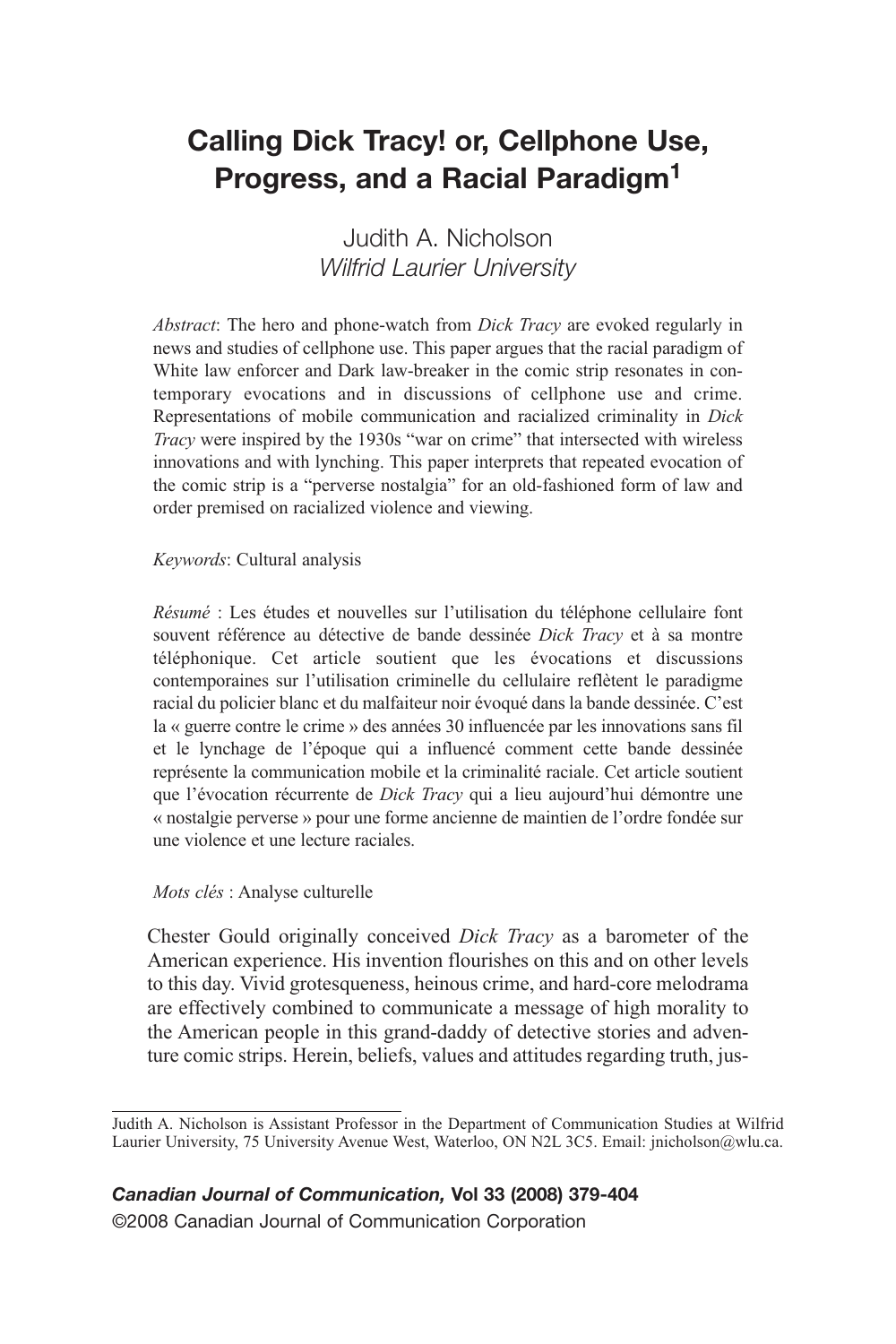tice, and the American way are reinforced, reflected, and shaped, and in a time where heroes are scarce and ephemeral at best, the legend lives on. "Calling Dick Tracy, Calling Dick Tracy!" (Roberts, 1993, p. 14)

We are still calling Dick Tracy even in this era of widespread cellphone use, which begs the question: why? The comic-strip detective appears on the homepage of Tom Farley's oft-quoted website of mobile and cellular telephone history (Farley, 1995).2 Dick, who was created by Chester Gould in 1931, appears in profile, wearing a fedora, head cocked to one side as he speaks into his phone-watch. Farley's website parses innovations in telegraphy, radio, and telephony from the late nineteenth century through mid-twentieth-century experiments with radiophone service in cars and on trains; the 1973 invention of the cellphone; the mid-1980s launch of analog, or first-generation (1G), cellular service in the U.S., Canada, and much of the West; to the 1990s launch of digital, or second-generation (2G), cellular service. Farley stops short of recounting the launch of broadband, or third-generation (3G), cellular service in the late 1990s and early 2000s. Halfway through his technical history, Farley makes the following declaration:

In 1965, miniaturization let mobile telephony accomplish its greatest achievement to date: the fully mobile shoe phone, aptly demonstrated by Don Adams in the hit television show of the day, 'Get Smart.' Some argue that the 1966 mobile Batphone . . . was more remarkable, but . . . it remained solidly anchored to the Batmobile, limiting Batman and Robin to vehicle based communications. (Farley, 1995; www.privateline .com/PCS/history.htm)

A photo of the bumbling Maxwell Smart using the shoe phone echoes the earlier image of Dick using the phone-watch. Farley quips in the next line, "For kids researching papers, this section is a joke! ;-)" (1995). No rejoinder or emoticon follows his homepage homage to Gould's hook-nosed hero, though Dick is as fictional as the inept Cold War spy played by Adams from 1965 to 1970 and the caped crusaders played by Adam West and Burt Ward in the first *Batman* TV series of the late 1960s.

Farley's blend of technical facts and popular fiction could be dismissed as the mixed-up musings of a technology enthusiast if this identical blend did not also appear in other popular and scholarly studies. For example, Paul Levinson contends in *Cellphone: The Story of the World's Most Mobile Medium and How It Has Transformed Everything!* (2004) that the cellphone makes "its best-known, most memorable appearance in popular fiction—certainly surpassing Dick Tracy by the twenty-first century—in the little beeping 'communicators' used by Captain Kirk, Mr. Spock, and the crew of the Starship Enterprise" (p. 31). In "America's Cellular Telephone Obsession: New Geographies of Personal Communication" (2001), Thomas Wilke argues that representations of wireless telephony in pop culture artifacts demonstrate how

[t]he promise of a mobile device for personal communication has captured the imagination of Americans for years. Comic book character Dick Tracy used a tiny wristwatch phone to communicate while Don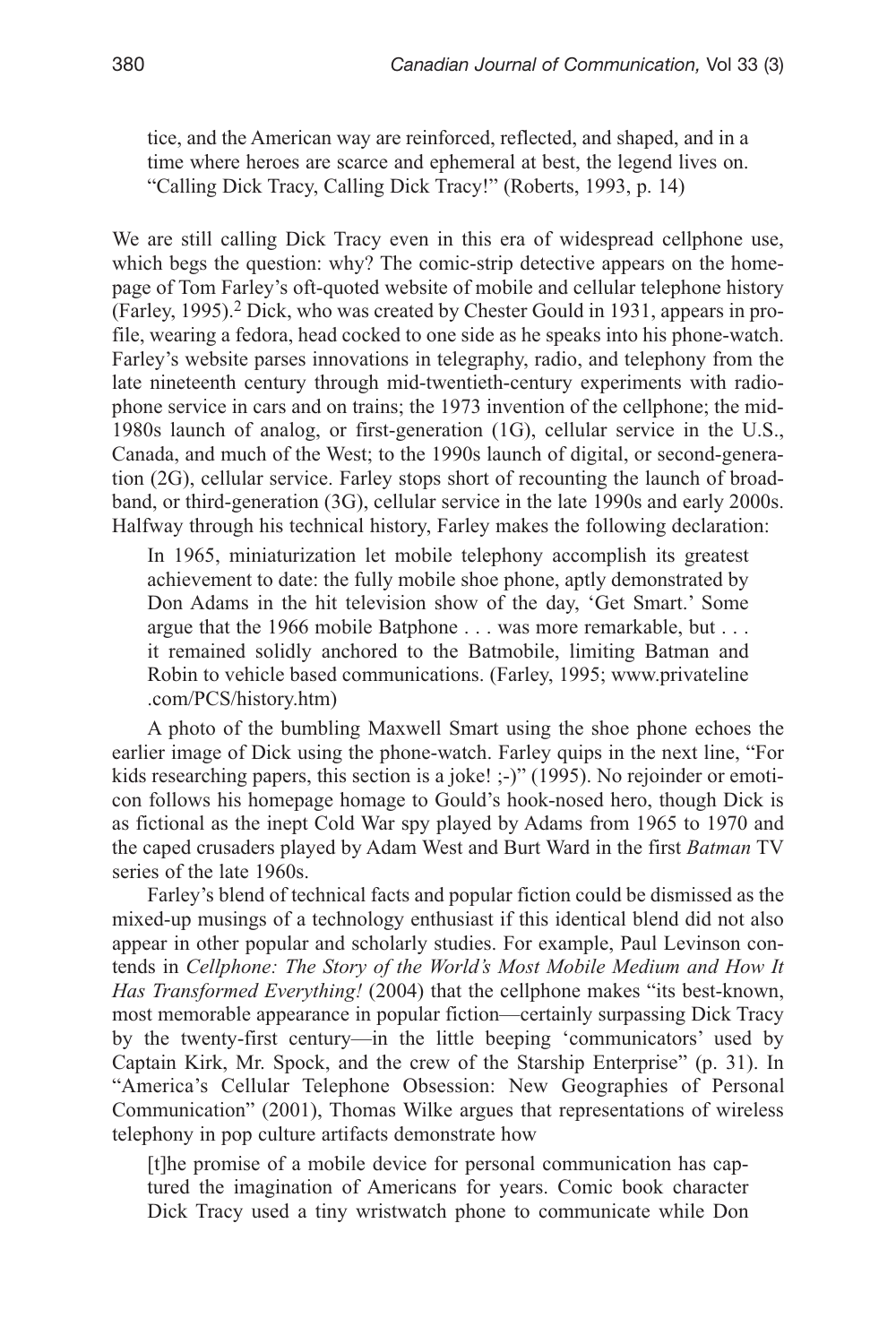Adams on TV's Get Smart popularized the "shoe phone." More closely resembling today's flip-open cellular phones were hand-held communicators used on the TV series Star Trek. (p. 123)

As evident in the quotes above, references to representations of wireless telephony are usually drawn from three visual artifacts of American popular culture.<sup>3</sup> In a conference paper that I presented to the National Communication Association in 2003, entitled "From *Dick Tracy* to *Star Trek*: How Fantasy and Fiction Made the Mobile Phone," I contended that first among the artifacts cited was *Dick Tracy*, followed by *Star Trek* and *Get Smart*. Considering how frequently representations in these artifacts, and Dick's phone-watch use in particular, are still evoked, I now believe that they warrant further explanation beyond the claim that they function as benign old promises about the imagined future of mobile communication in North America.

#### **Back to the future**

Representations of wireless telephony in the three artifacts are cited as milestones in a narrative of progress that runs from the "pre-cellular" era of wired telephony and radio in North America to the current era, in which cellphone use has been made synecdochic of mobile communication. Fiction and technical fact are blended in the narrative. For example, Jon Agar declares in *Constant Touch: A Global History of the Mobile Phone* (2003) that wireless two-way communication became a reality following demonstrations of "radio handsets" and other forms of wireless communication at the 1939 World's Fair in New York. Though some functional phone-watches have been marketed (rather unsuccessfully) (see Jana, 1998; Stern, 2003), futuristic features of the portable wireless phones depicted in *Dick Tracy*, *Star Trek*, and *Get Smart*, and cited in the narrative of progress, remain in the realm of fiction.

The narrative appears repeatedly in news as well, frequently with a dose of humour or irony that highlights the centrality of the American cultural artifacts. For example, as the 35<sup>th</sup> anniversary of the cellphone's invention approached recently, it was reported that when Motorola engineers were creating the first cellphone in the 1970s, they initially called it the "Shoe Phone," because that was the only other wireless phone they had to compare it with (Cauley, 2007). In another example from a few years ago, a news report detailed the holdings of "spy archives" created by the Central Intelligence Agency (CIA), (Quattlebaum, 2006). The archives house a collection of "Hollywood gadgetry and memorabilia that romanticized the spy business in its cold-war heyday" ("Get Smart's shoe phone now a CIA secret," 2000). Included is Agent 99's shoe phone. In Canada, a photo of actor William Shatner accompanied a newspaper report on the launch of a video calling service by Rogers Wireless ("Rogers beams up Shatner," 2007). The Canadian-born actor was shown holding a cellphone at face level as if it were the futuristic communicator he used on *Star Trek* in his role as the swashbuckling Captain Kirk in the late 1960s and in subsequent movie spin-offs of the popular science fiction series.

Of the three artifacts, and the heroes and wireless phones associated with each in the narrative of progress about mobile communication, Dick and his phone-watch are evoked far more often than Agent 99 and his shoe phone or *Star*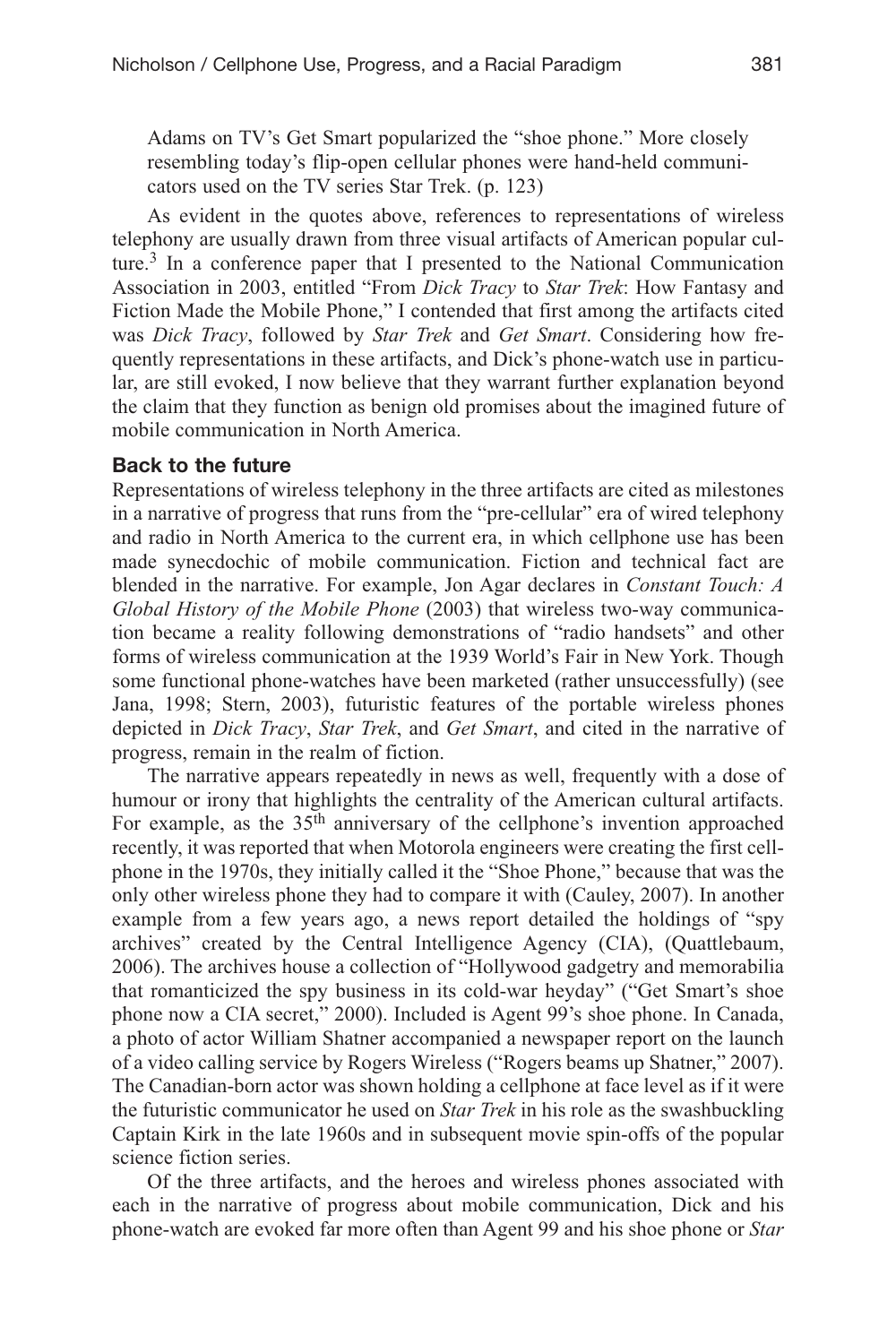*Trek*'s intergalactic police and hand-held communicators.4 This frequency is evident despite *Star Trek*'s many TV and film spin-offs and despite the fact that *Get Smart* was cited frequently on the occasion of Adams' death in 2005 (see Rose, 2005), released on DVD in 2006 (Fields, 2006), and remade as a film in 2008 (Breznican, 2007; Williamson, 2007).

Dick has been made a central figure, and his phone-watch an iconic prototype of the cellphone, in the narrative of progress. For example, Louis Galambos and Eric John Abrahamson write in *Anytime, Anywhere: Entrepreneurship and the Creation of a Wireless World* (2002) that Gould's addition of a phone-watch to Dick's arsenal in 1946 "enabled the ace crime fighter to blast away at public enemies while calling for help" (p. 28). Galambos & Abrahamson note that Gould created the phone-watch one decade after the introduction of two-way radio dispatch in police cars, shortly after testing and use of the portable Handie-Talkie wireless radio by American soldiers in World War II, one year before engineers at Bell Labs announced that they had pioneered the idea for cellular communication, and three decades before a working cellphone was invented in the U.S. in 1973 by Canadian researcher Martin Cooper and his team of engineers at Motorola.

Galambos & Abrahamson's juxtaposition of innovations and *Dick Tracy*, which occurs over the span of several pages, traces the narrative of progress from radio to cellular communication (2002). Though the cellphone is often referred to as a telephone without the wire (see Cooper, 2002; Dutton & Nainoa, 2002; Katz, 1997; Rakow & Navarro, 1993; Townsend, 2000), cellular communication is a form of wireless radio that uses antennas placed in overlapping zones to transmit cellphone calls (see Gow & Smith, 2006). By juxtaposing innovations and *Dick Tracy*, Galambos & Abrahamson add Gould to a genealogy of European and American "founding fathers" (Steinbock, 2003, p. 66), such as Guglielmo Marconi, Alexander Graham Bell, Lars Magnus Ericsson, Samuel Morse, Lee De Forest, and Paul Galvin, who are credited with pioneering telegraphy, telephony, and radio from early to mid-century (see Agar, 2003; Garrard, 1998; Goggin, 2006; Gow & Smith, 2006). Dick is added to a revered group of law enforcers, namely, American soldiers and police in Detroit and New Jersey who are credited respectively with testing innovations in wireless radio during World War II and during the 1930s "war on crime" in American cities. These innovators and users ostensibly paved the way for the invention of the cellphone decades later, which would result in Cooper being dubbed "father of the cellular phone" (Galambos & Abrahamson, 2002, p. 32; Steinbock, 2005, p. 44).

Dick's phone-watch use anchors the narrative of progress, though in the same year that the first cellphone was unveiled, *Dick Tracy* was described as an "oldfashioned strip" with an "oppressive ambience" (Berger, 1973, pp. 123, 132). A scan of news databases yields numerous references to Dick's phone-watch use, largely in Canadian and American publications, $5$  even now that the number of cellphone users among the American population of over 300 million is 83 per 100 people; among the Canadian population of over 32 million, 57 per 100 people; and among the worldwide population of over 6 billion, 49 per 100 people (International Telecommunication Union, 2007).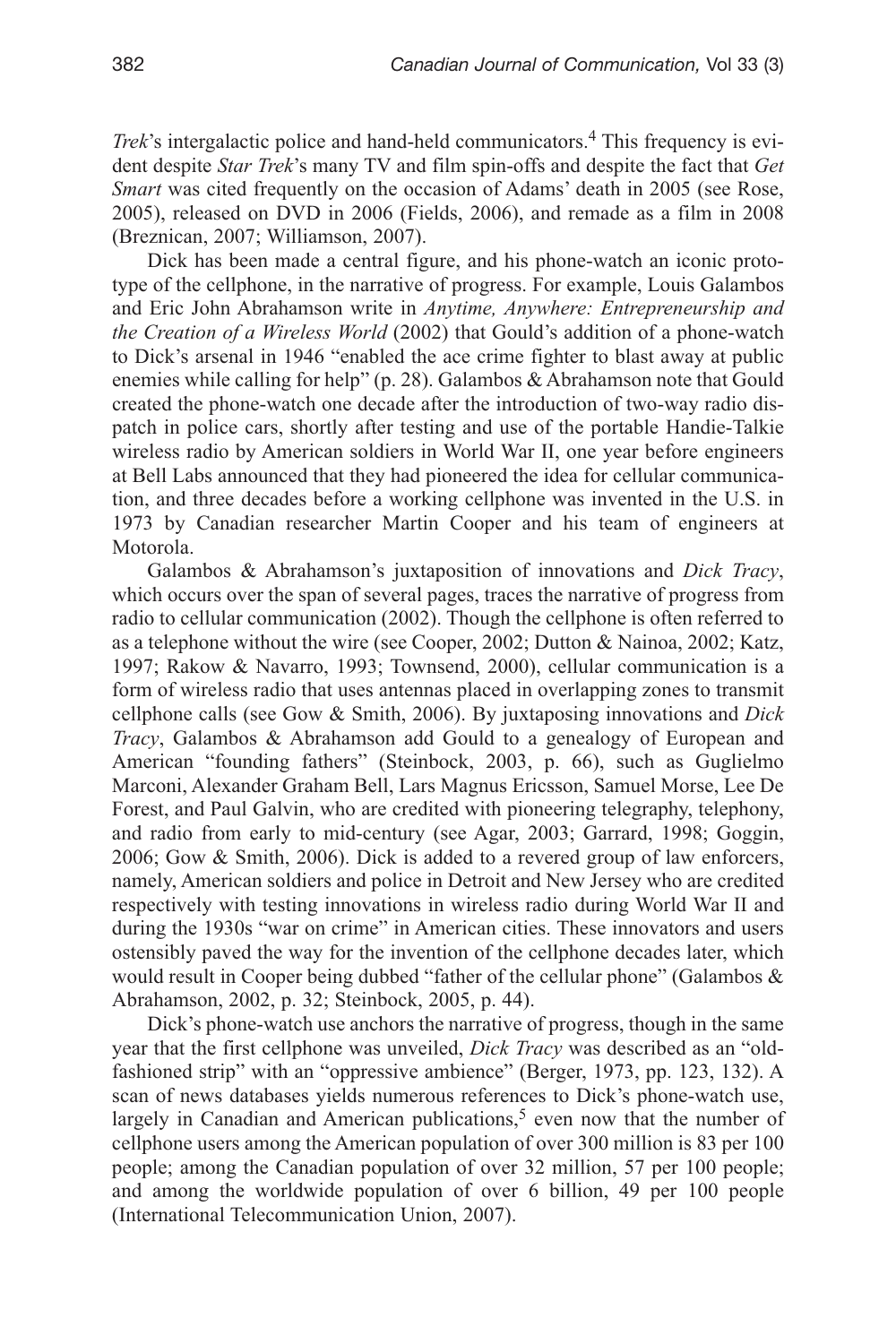References to Dick also appear in studies of cellphone use. For example, Adriana de Souza e Silva declares in "Interfaces of Hybrid Spaces" (2006) that the "wrist phone used by the cartoon character Dick Tracy included features like video streaming that are only now being implemented in cell phones" (p. 32). In news and in studies on cellphone use, Dick's phone-watch use has been made an iconic representation of cellphone use in North America, and thus synecdochic of mobile communication in the narrative of progress. What is the enduring allure of Gould's fictional detective and his phone-watch? What unique cultural resonances are generated for cellphone use in North America because of Dick's prominence in the narrative of progress about mobile communication?

## **Law and order and the phone-watch**

While *Dick Tracy, Star Trek,* and *Get Smart* are evoked, jokingly or otherwise, to suggest that imagination preceded or inspired innovation, they take me back to the future in the narrative of progress, where mostly White, male heroes used precellular devices in the name of American law and order.6 *Get Smart*'s lampooning of American law and order and the political tensions of the Cold War involved pitting a foreign spy agency, named KAOS, against an American spy agency, named CONTROL (see Breznican, 2007). With its multiracial cast, the first *Star Trek* series idealized American law and order as the Civil Rights movement cooled down and the race for outer-space exploration heated up (see Bernardi, 1998; Pounds, 1999). Beginning in the 1930s during the war on crime in American cities, and continuing into current times, Dick meted out a brutal brand of American law and order in a comic strip that has been described as a work of "apoplectic Puritanism, bursting at the seams with an uncontrollable and 'righteous' fury" (Rosemont, 1987, p. 131). Garyn G. Roberts asserts that the "primary convention in *Dick Tracy* is the repeated ultimate success of law and order" (1993, p. 10). A related convention in the strip is Gould's adherence to the visual trope of "retributive justice" (Broes, 1992, p. 112). Ron Goulart (1975) gives these examples of the trope's appearance in the strip during the 1930s and 40s:

[S]muggled aliens were sunk in the ocean with their own chains as anchors, rival crooks were doused with cleaning fluid and set afire, midget crooks were roasted in steam baths. There were also, of course, more conventional shootings. . . floggings, throttlings, bludgeonings, and an occasional amputation. (pp. 73-74)

Gould relished depicting Dick as "indestructible" (Berger, 1973, p. 125) while representing public punishment as the best penalty for criminal behaviour. Gould admitted in interviews that he wanted readers of *Dick Tracy* to "identify with and emulate the good guys" in the war on crime (Roberts, 1993, p. 1). Gould's vision of law and order was inspired by a fierce war on crime in which the Federal Bureau of Investigation  $(FBI)^7$  targeted Blacks and immigrants. In *Dick Tracy*, the theme of law and order and the trope of retributive justice were premised on a racial paradigm of White law enforcers struggling to immobilize Dark and immigrant law-breakers in American cities. This paper illuminates the darker side of the paradigm and trope and interprets how they intersect with the narrative of progress about mobile communication in North America.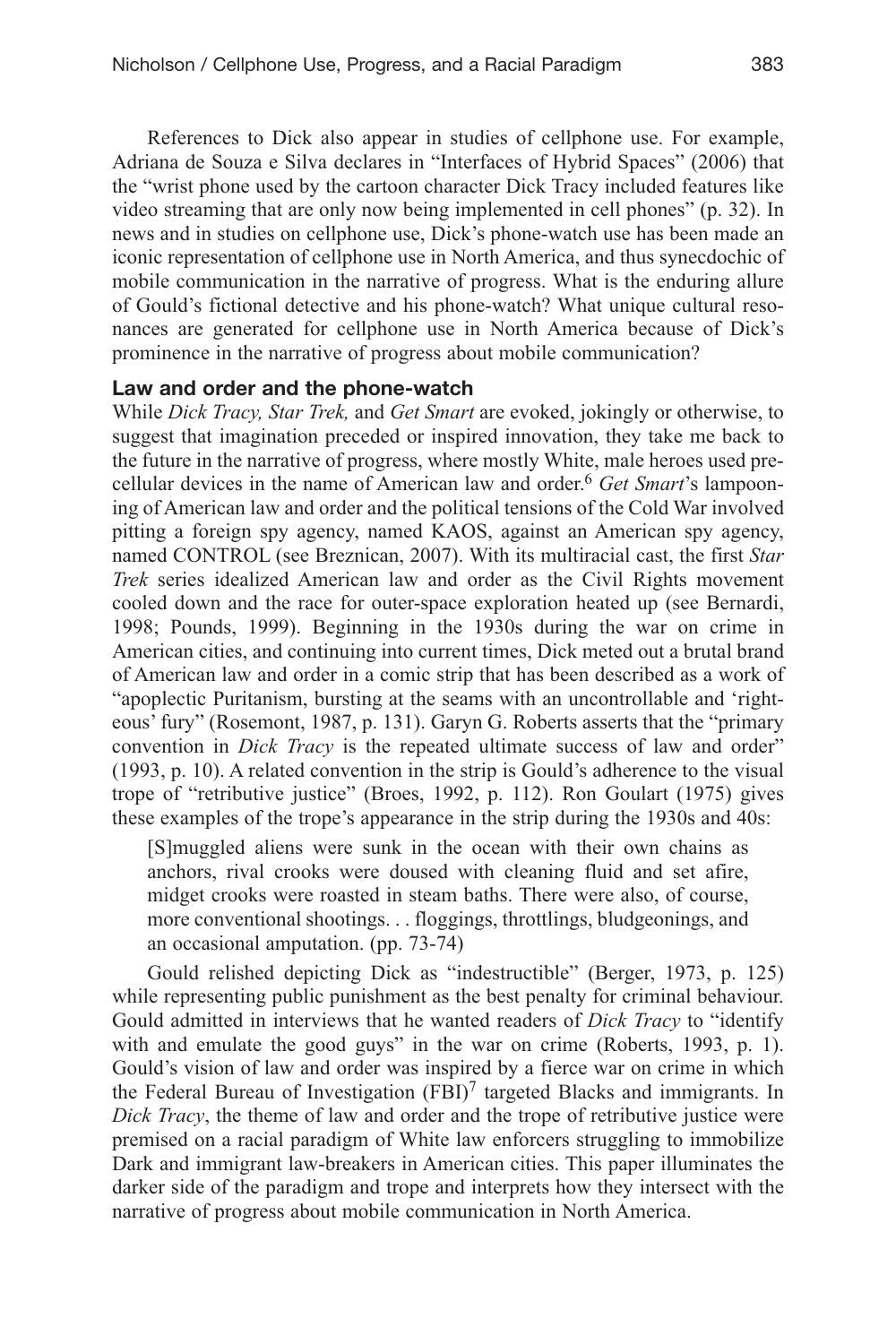I interpret the original allure of Dick and his phone-watch as attributable in part to Gould's violent vision of who could use a wireless phone, albeit a fictional one, to do what to whom in the name of American law and order. I examine the context of the war on crime in which Gould created his sadistic, racist, and xenophobic comic strip and in which early wireless innovations in the narrative of progress about mobile communication are situated. I argue that the racialized violence of the war on crime, which intersected with the continued practice of lynching, bled into *Dick Tracy*. I interpret the abiding allure of Gould's strip and its righteous hero as a "perverse nostalgia" (Fusco, 2003, p. 44) for an old-fashioned vision of American law and order premised on racialized violence and viewing.

Some researchers of cellphone use may counter that this inquiry has little to do with the burgeoning scholarly canon, which has been shaped recently through references to certain earlier studies that began to be published in the 1990s. The scholarly canon is credited with shifting research focus toward social and cultural aspects of cellphone use (see Goggin, 2006; Gow & Smith, 2006; Harper, Brown, & Green, 2002; Katz, 2005; Katz & Aakhus, 2002; Ling & Pedersen, 2005). Scholarly studies can purportedly be distinguished from popular studies that offer trivia, humour, and advice on the etiquette of cellphone use while eschewing references and rigorous research.<sup>8</sup> Scholarly studies can purportedly also be distinguished from industry histories that recount the development of the cellphone or the wireless cellular industry by reciting copious technical facts or the vainglorious corporate achievements of certain male entrepreneurs.9 Despite efforts to distinguish a scholarly canon, I contend that the canon overlaps ever more with popular and technical studies because of Dick's evocation across a variety of studies and because of the unacknowledged resonance of the racial paradigm of White law enforcer and Dark law-breaker in some studies of cellphone use in North America.

#### **Progress and punishment**

*Dick Tracy* premiered in the *Detroit Mirror* on October 4, 1931, in the midst of the Great Depression and the war on crime (Harvey, 1994; Maeder, 1990; Roberts, 1993). It has been described as a strip that portrayed the adventures of a "plainclothes police detective," or in the gangster language of the times, a "dick," who brought "the toughest and vilest criminals to justice and who never wavered in his cause" (Roberts, 1993, p. 6; cf. Broes, 1992). By the 1940s, the strip appeared in over 400 newspapers and had an estimated readership of 90,000,000 (Roberts, 1993). In subsequent decades, Dick Tracy toys and gadgets were marketed (Powers, 1983), and the strip was adapted and parodied in other comic strips, on radio, and in the forms of a novel, a TV show, an animated TV cartoon, a painting, and a 1990 film (Roberts, 1993). As space exploration intensified in the 1960s and Gould briefly sent Dick to the moon to maintain law and order (Broes, 1992; Maeder, 1990; Roberts, 1993), *Dick Tracy* was published in over 600 newspapers worldwide (Roberts, 1993). Gould authored the strip until his retirement in 1977 (Horn, 1996; Maeder, 1990). After his death in 1985, authorship was taken over by various other artists and writers (Roberts, 1993).

When Dick Tracy is evoked now in conjunction with cellphone use, it is forever 1946, when Gould created the phone-watch. On Farley's website, the cap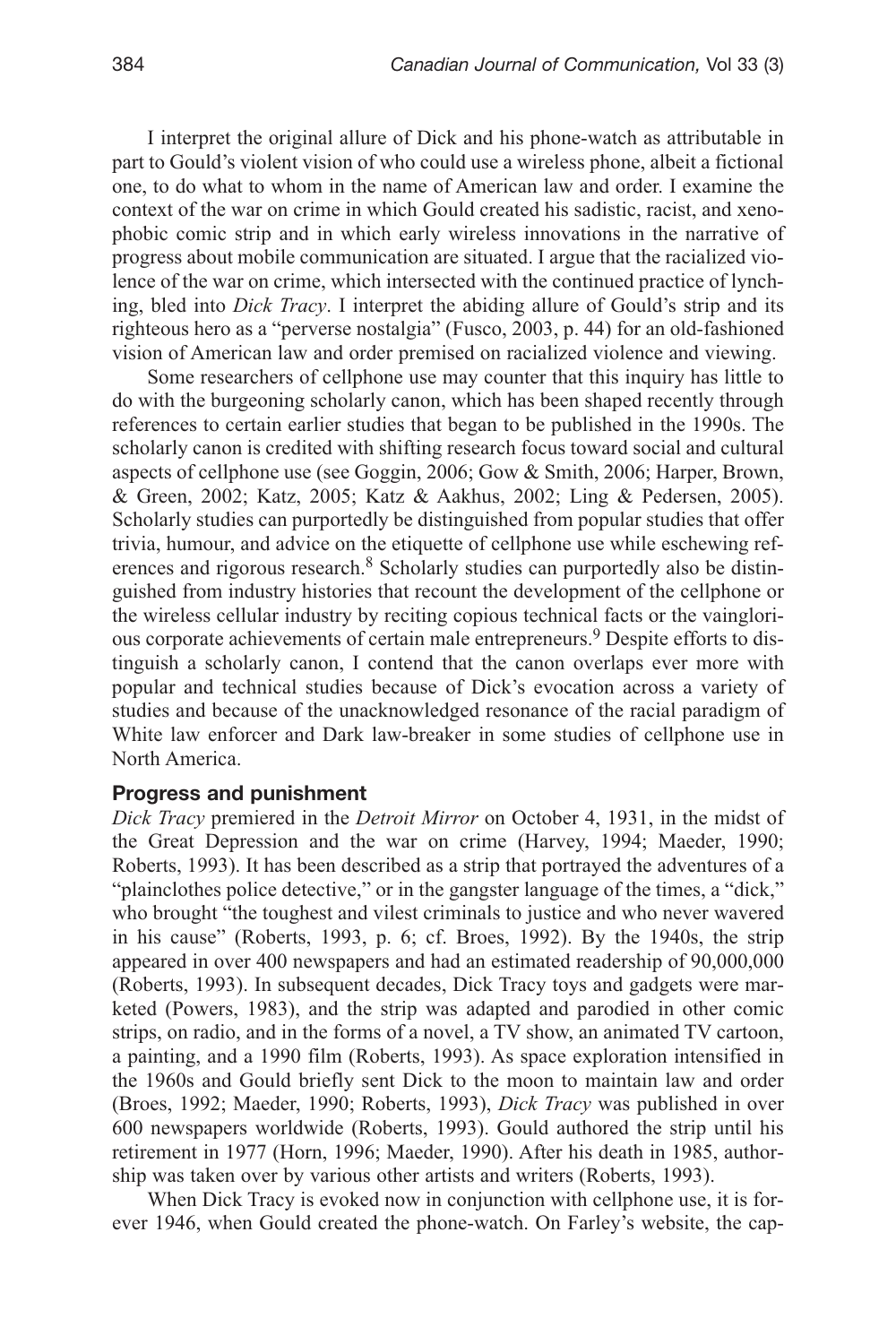tion below the image of the fictional detective reads, "Dick Tracy in 1946 wearing a voice activated video phone" (Farley, 1995). Galambos & Abrahamson (2002) also cite 1946 when they insert Gould and Dick into the genealogy of inventors and users of early innovations. Rarely mentioned are the war on crime that inspired the strip's theme of law and order, the paradigm of White law enforcer and Dark law-breaker, and the trope of retributive justice.

The war on crime, which stretched from the 1920s into the 1930s, was a conjuncture. It was, in other words, "a moment defined by an accumulation/condensation of contradictions, a fusion of different currents or circumstances" (Grossberg, 2006, p. 5). Contemporary references to Dick's 1940s phone-watch use gloss contradictions regarding progress and mobile communication in the conjuncture in which Gould created *Dick Tracy* and in which pre-cellular innovations in the narrative of progress are situated.

This gloss is discernable, for example, in Agar's (2003) claim that examples of wireless communication at the 1939 World's Fair inspired Gould's creation of the phone-watch. Agar ignores the fact that World Fairs (like subsequent world wars) were occasions for promoting Western ideals of democracy and progress. Richard Dyer (1988) writes that "progress" is often naturalized as a logical path that is followed by White Westerners. At World Fairs, technological innovations from the West were exhibited alongside the "primitive" tools and people of Polynesia, Africa, and elsewhere for predominantly White audiences (see Shohat & Stam, 2002; Smith, 2004). Dyer (2003) argues that in Western history, "whites are overwhelmingly and disproportionately predominant, have the central and elaborated roles, and above all are placed as the norm, the ordinary, the standard" (p. 303). This naturalization is implied, along with a presumption of benign use, in Agar's claim.

New technological innovations were not used only for benign purposes. For example, radio and the wired telephone, the putative progenitors of the cellphone, were used in the U.S. to organize mobs during the era of "spectacle lynchings" (Hale, 1998, p. 216). The continued practice of lynching was a blatant contradiction to the idea of progress in the U.S. Lynching targeted mostly Black males but was essentially an ongoing war on Black people, which escalated between the 1880s and 1930s for a variety of economic, political, and social reasons (see Apel, 2004). Light and telephone poles that were erected in the nineteenth century for communication were used as hanging posts for some victims of lynching in the following decades (see Allen, 2000). The war on Blacks overlapped with the war on crime, which also targeted Black people, as well as immigrants. In a further blatant contradiction to the narrative of progress, the first portable Kodak camera, released in 1888, was used to make both family photos and souvenir photos of lynching (Apel, 2004). The early Kodak camera is now being called a figurative ancestor of the camera-enabled cellphone (Gye, 2007; Hjorth, 2007), which challenges the technological determinism implied in the narrative of progress that runs primarily from the wired telephone to the cellphone.

The use of the camera and wired telephone to mediate lynching illustrates that while technological innovations were celebrated as evidence of progress, they were used also to differentiate White from racialized Other. Coco Fusco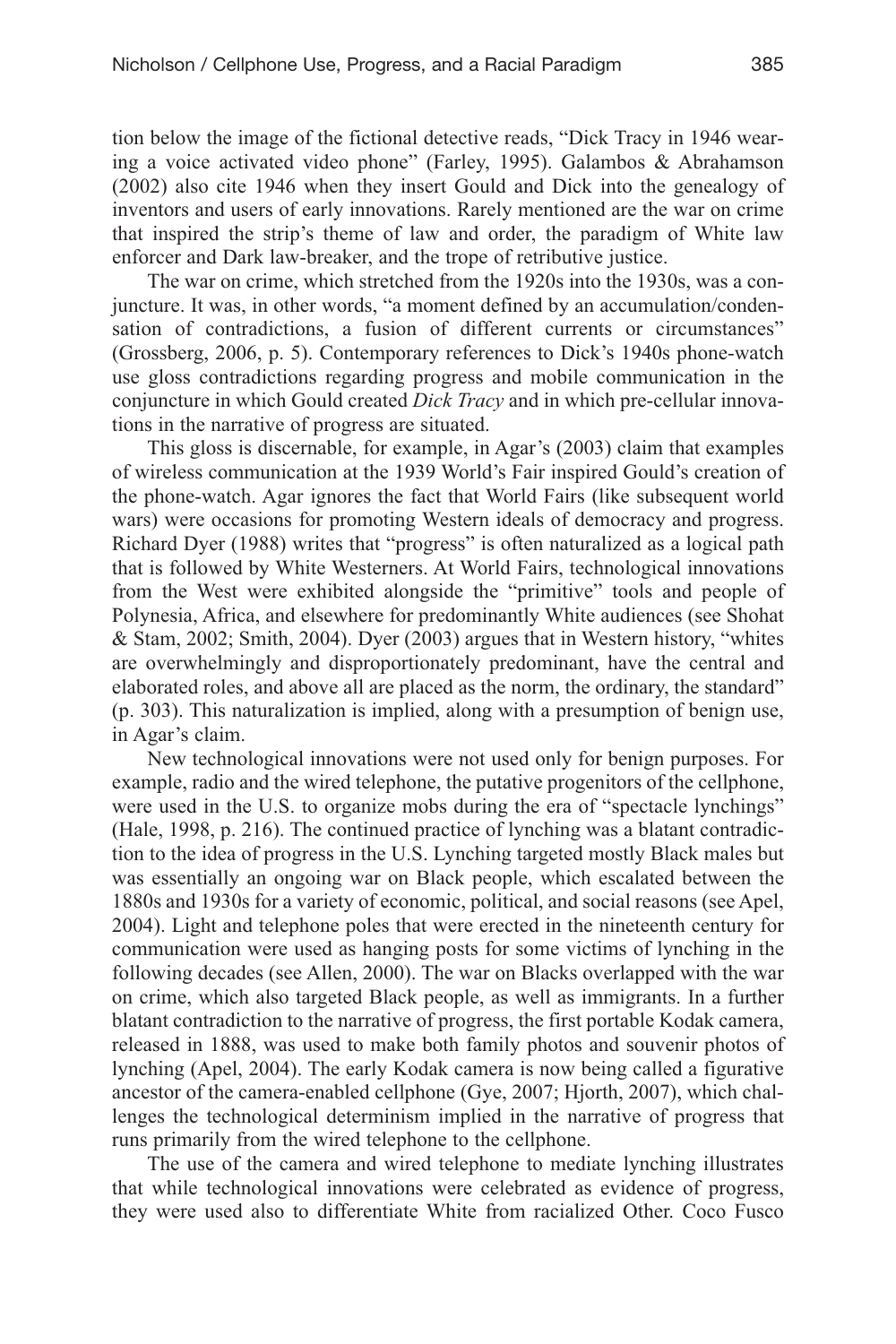(2003) argues that photography in particular has been used since the nineteenth century to mediate an association between Whiteness and "the spirit of enterprise" (p. 37). This presumptive "power to organize the material world" (p. 37) is discernable still in archival photos of inventors and their wireless innovations that illustrate the narrative of progress in studies of the cellphone's development and use. This presumptive power underpins Agar's (2003) claim , which also invokes, but leaves unacknowledged, the racial binary of White and Other that has historically circumscribed American and Canadian identity (see Fusco, 2003; Gagnon, 2000; Jiwani, 2006; Razack, 2004).

Sites where the racial binary has been discernable in North America include World Fairs, popular culture, and the spectacle of public punishment. The latter has been reserved largely for racialized Others, from as early as 1634, when Black Portuguese slave Marie Joseph Angélique was publicly tortured and hanged and her body burned as penalty for setting a fire in her bid to escape that destroyed much of Montréal (see Cooper, 2006), to Africans and their descendents who were tortured publicly before and after the abolishment of slavery in the nineteenth century (Litwack, 2000), to a variety of other racialized offenders, including Native Americans, Mexicans, and Jewish, Asian, and Irish immigrants, who were also lynched in the U.S. for a variety of alleged crimes, mostly in the last century (see Apel, 2004; Litwack, 2000). Evocations of Dick's phone-watch use from the 1940s overlook how the conjuncture of the war on crime inspired *Dick Tracy* and, consequently, how Gould's representations of public punishment, racialized criminality, and mobile communication marked racial, intellectual, and technological boundaries between Dick, a "vaguely aristocratic" White law enforcer (O'Sullivan, 1990, p. 64), and the Dark foes he battled.

In the following sections, I aim to produce a "critical understanding" (Grossberg, 2006, p. 4) of the conjuncture of the war on crime by articulating the narrative of progress that Dick's phone-watch use anchors to instances of racialized viewing and violence in North America. This articulation or foregrounding of "the structure and play of power that entail in relations of dominance and subordination" (Slack, 1996, p. 112) has become possible particularly in light of a renewed focus on lynching imagery, some of which was produced in the conjuncture of the war on crime (see Allen, 2000; Apel, 2004; Apel & Smith, 2007).

#### **Physiognomy, phrenology, and a racial paradigm**

Under the leadership of one of its most notorious directors, J. Edgar Hoover, the FBI declared an unofficial war on crime in the 1920s as part of its efforts to assist local law enforcement in curbing interstate kidnappings, assassinations, trafficking in alcohol, and bank robberies (Potter, 1998; Powers, 1983). Local police were struggling to keep up with criminals who used new technologies such as the railroad, car, and telephone to plan and carry out crimes across state lines (Broes, 1992; Hay & Packer, 2004; Sekula, 1986; Steinbock, 2003).

Dan Steinbock (2003) writes that during the "Roaring Twenties," police realized that "foot patrols and bicycles" (p. 74) could no longer be used to respond quickly enough to crimes carried out by gangsters using their own cars to make a fast getaway. He notes that "Prohibition provided gangsters with a lucrative business, which also allowed them to purchase high-powered cars and prompted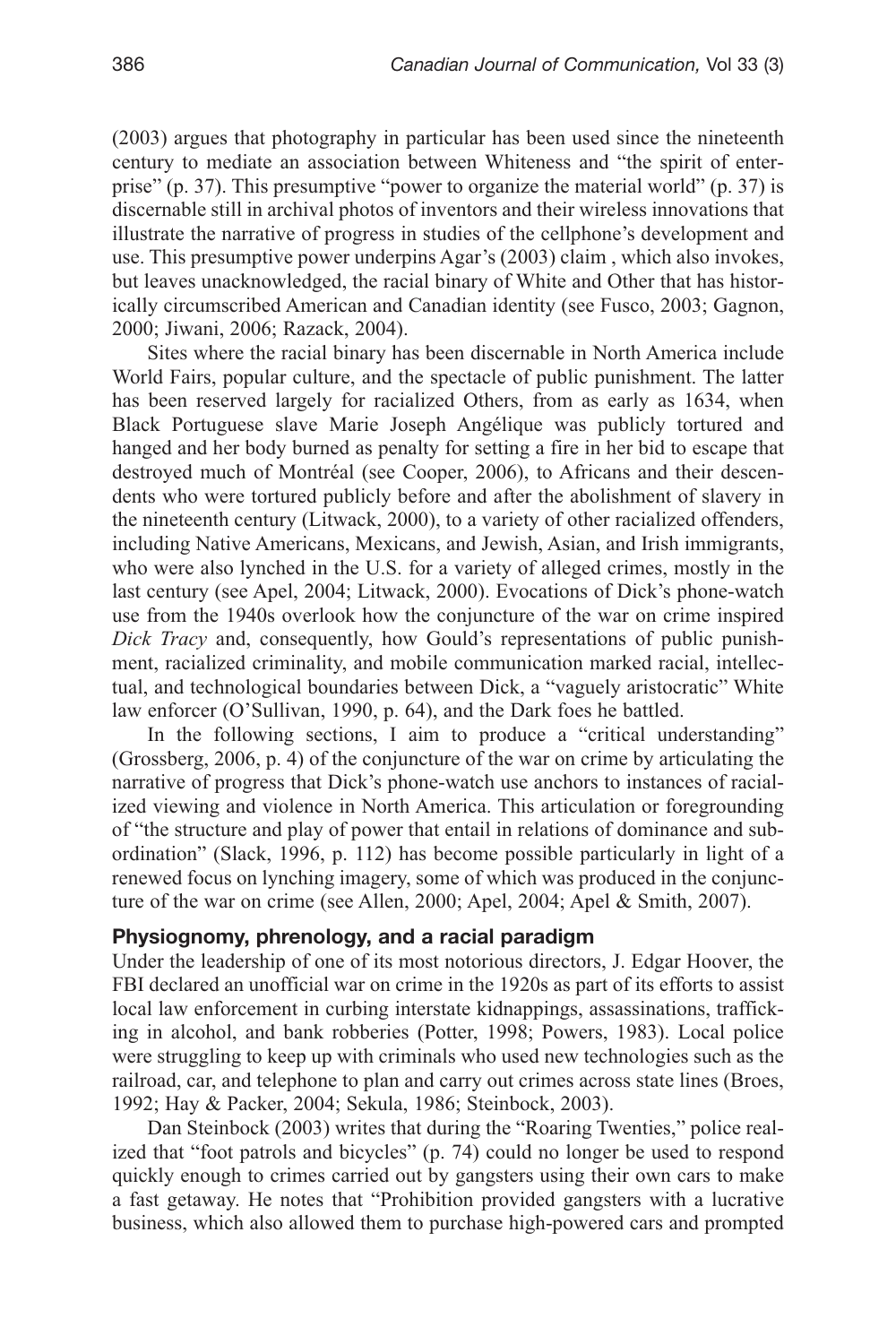police to put cops on wheels across the country" (p. 74). By the 1930s, police were using automobiles and wireless radio to pursue gangsters, who sometimes sought to escape to Canada (see Steinke, 2003). Gould associated Dick with this form of mobile communication, or "automobility." John Urry (2004) writes that automobility "captures a double sense, both of the humanist self as in the notion of autobiography, and of objects or machines that possess a capacity for movement, as in automatic and automaton" (p. 26; cf. Hay & Packer, 2004). With automobility comes a degree of agency and power.

While thousands of Americans used cars and trains to traverse the country in search of jobs and other opportunities during the Depression and gangsters used cars to make a quick getaway, automobility was also associated with the White mob's capacity for movement. Mobs used cars and trains to transport thousands of spectators to lynchings (Hale, 1998; Raiford, 2003). Gould admitted that he found his particular inspiration for *Dick Tracy* in the news stories and photos of "gang wars and the pervasive corruption Prohibition had engendered" (Horn, 1996, p. 95). He likely also found inspiration for his representations of automobility in such news stories and photos. Arthur T. Broes writes that Dick was "often seen driving or riding in automobiles in the early years of the strip, Gould apparently wishing to identify him with the speed and power they suggested" (1992, p. 100).

So intense was Gould's alleged contempt for gangsters and his admiration for police that he spent time with police in Chicago getting "firsthand information from police technicians, as well as from lawmen on patrol" (Roberts, 1993, p. 9) in order to better represent police techniques in his comic strip (cf. Broes, 1992; Harvey, 1994). He also hired a retired police officer to keep him up to date on new police techniques (Harvey, 1994; Storr, 2005). Gould reportedly also did some unspecified work for the FBI in the 1930s (Roberts, 1993).

The unofficial declaration of war on crime in the 1920s was followed by an official declaration in 1934 with the passing of the first omnibus crime bill in the U.S. (Potter, 1998). The war's end was declared in 1936 (Potter, 1998). The crime bill gave the FBI wider federal policing power to combat interstate crime, with one glaring exception. Claire Bond Potter notes that despite promises from President Franklin Roosevelt, the bill did not cover one of the most long-running and heinous interstate crimes of the era: lynching. She writes that the bill largely "capitalized on preexisting anticrime sentiment among middle-class white voters" (p. 110). Based on the racial and ethnic hierarchies of the conjuncture, dominant sentiments implied that the underclass of public enemies was largely immigrant or Black. These sentiments were reflected in the culture of the FBI and in Gould's representations of race, justice, and mobile communication.

Carol Stabile (2006) writes that "[h]owever repressed the link between blacks and crime may have been in newspapers during this era, institutions like the FBI continued to *act* on the racist beliefs that had made such a link possible in the first place" (p. 126, italics in original). This was in part the legacy of pseudoscientific taxonomies, namely, physiognomy and phrenology, which had converged in Europe and North America in the nineteenth century with photography, penal discourse, and the nascent field of criminology. According to Allan Sekula (1986), phrenology "sought to discern correspondences between the topography of the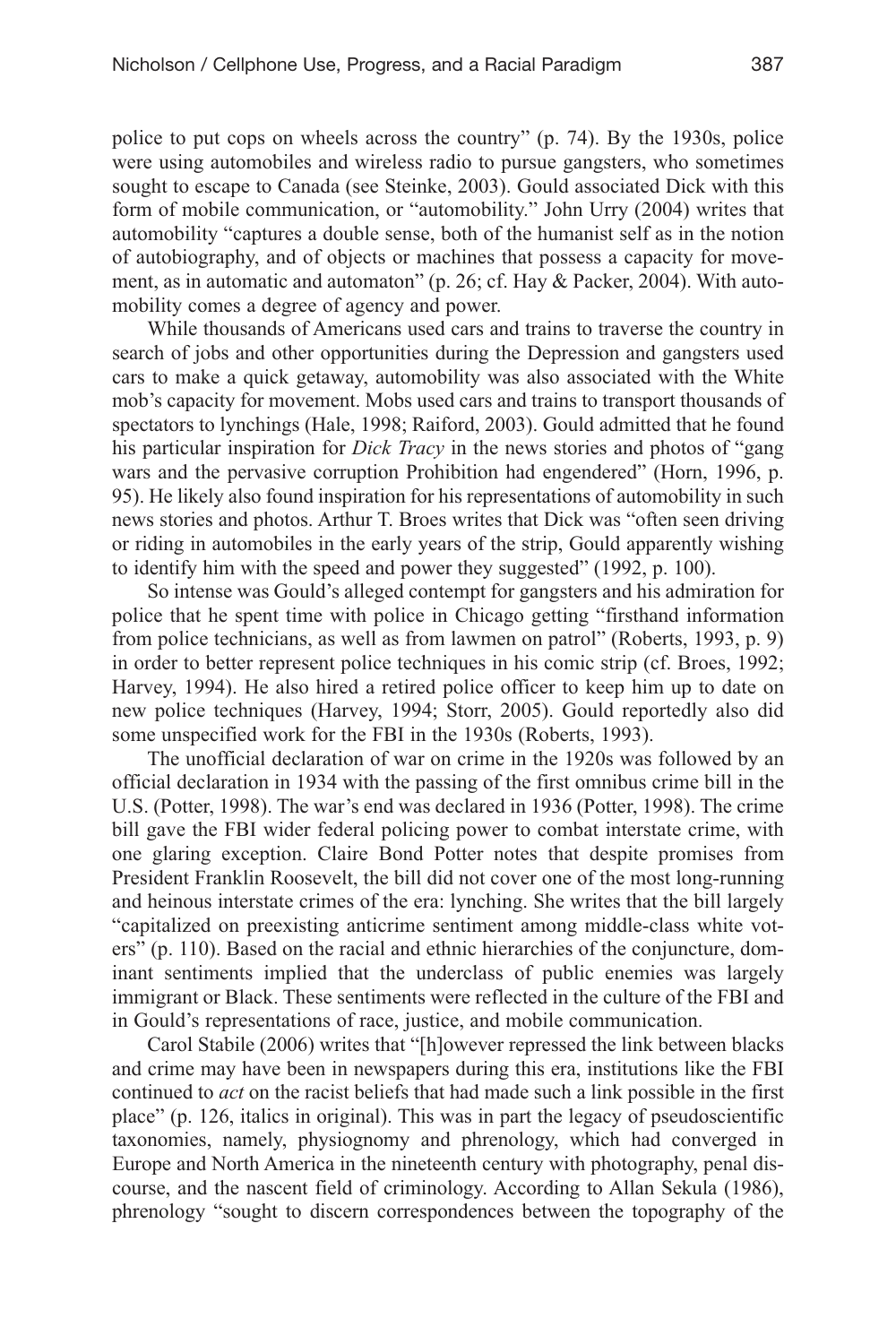skull and what were thought to be specific localized mental faculties within the brain" (p. 11). Physiognomy "analytically isolated the profile of the head and the various anatomic features of the head and face, assigning a characterological significance to each element: forehead, eyes, ears, nose, chin, etc. Individual character was judged through the loose concatenation of these readings" (p. 11). The pseudosciences of phrenology and physiognomy extended the pathologization of criminality in North America, which has occurred historically in conjunction with the notion that the criminal is physically, morally, and intellectually malformed (Dumm, 1993; Sekula, 1986). Physiognomy and phrenology were used to "produce visibly identifiable categories of the abnormal (the criminal or the insane) that could be subject to corrective action in advance of any deviant behavior" (Fiske, 1998, p. 84; cf. Fusco, 2003, Sekula, 1986, Smith, 2004). With reference to Michel Foucault's work on archives and on criminality, Sekula argues that images of moral exemplars were defined in conjunction with a "shadow archive" containing images of criminals or those who were deemed to be criminal types because of race, ethnicity, gender, disability or various factors that were used for the purpose of "Othering" (Sekula, 1986, p. 10). Physiognomy and phrenology promulgated a form of racial profiling.

During the war on crime, racial profiling was reflected in attitudes at the FBI. Potter (1998) claims that "throughout [Hoover's] career, the director consistently, secretly, and often illegally promoted as 'national security' a series of reactionary, antidemocratic, and racist agendas that mirrored his own beliefs and those of his political allies" (p. 3). Likewise, Stabile (2006) writes that Hoover's "private hatred of African Americans was legendary" (p. 126). It is little wonder then that *Dick Tracy* reportedly became a favourite of Hoover's (Powers, 1983; Roberts, 1993); Hoover also ventured into the comics in 1939 by hiring writers and artists to create *War on Crime*, a short-lived comic strip (Roberts, 1993).

During the war on crime, racial profiling also materialized visibly in the continued practice of lynching. Nearly 5,000 Black men, other people of colour, and immigrants were lynched, mostly in the U.S. South, from the 1880s well into the Civil Rights era (see Apel, 2004; Litwack, 2000). Victims were hanged, burned, shot, stabbed, and/or tied to cars and dragged to death (Apel, 2004). Lynching was sanctioned by ordinary people as well as by law enforcers, who turned a blind eye to the barbaric practice framed as retributive justice. At the height of spectacle lynchings around the turn of the twentieth century, lynching was often carried out under the presumption that Black men, in particular, were prone to criminal activities, especially sexual assault of White women, theft, and murder (see Hale, 1998; Litwack, 2000). Stabile argues that the FBI's "long-standing practice of recruiting agents heavily from southern states guaranteed that racist attitudes would not be challenged within the agency" (2006, p. 127). Prejudicial attitudes were not only the privilege of Southern folks; they were also evident in the North and in *Dick Tracy*.

In the context of poverty and other hardships caused by the Depression, Potter contends that ordinary folks regarded some gangsters, particularly White, American-born gangsters, as "Robin Hood" bandits (1998), and not as public enemies, who according to dominant sentiments were Black or immigrant.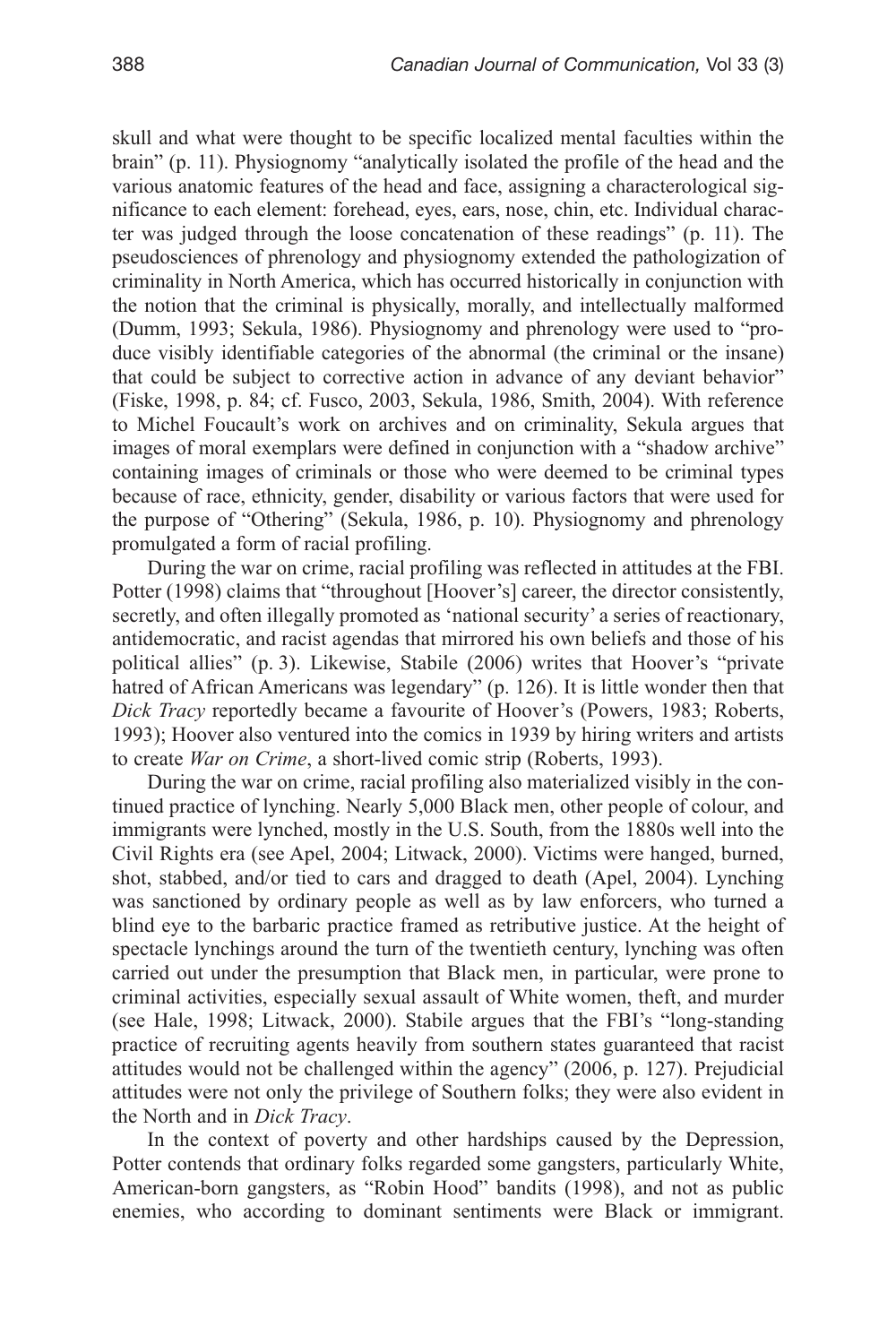During the war on crime, the exploits of bandits were covered regularly in the news and as a result some, such as Alphonse Capone, John Dillinger, and Bonnie and Clyde, became "celebrity bandits" (Potter, 1998, p. 77). While the public and media gave celebrity bandits names that celebrated their daring deeds, Gould gave his villains, who were caricatures of real-life gangsters, names that "condemned their physiognomies and actions" (Roberts, 1993, p. 5; cf. Broes, 1992; Horn, 1996; Walker, 2004).

In an interview, Gould said, "I wanted my villains to stand out definitively so that there would be no mistake who the villain was" (O'Sullivan, 1990, p. 65). Gould created Alphonse Big Boy Caprice, a caricature of Al Capone who "was named for his fat, slovenly, bullying ways" (Roberts, 1993, p. 5). Other memorable villains in subsequent years and decades included "the cadaverous Mrs. Pruneface[;] . . . the Mole . . . [who] burrowed through the earth[;] . . . the Blank, a man who literally had no face; the revoltingly skin-blemished Wormy; the immensely obese Oodles; the malodorous Flyface[;] . . . [and] Rhodent, a loathsome, rat-like little man" (Maeder, 1990, pp. 97-98).

Interpretations of *Dick Tracy* usually characterize the strip's villains as a "rogues' gallery" (see Horn, 1996, p. 96; O'Sullivan, 1990, p. 64), a term that was used early in the century to refer to police photos of criminals (see Smith, 2004). When we also consider how the trope of retributive justice intersected with representations of rogues and Dick as the moral exemplar in *Dick Tracy* during the conjuncture of the war on crime, these villains seem more like racialized types profiled using physiognomy and phrenology.

#### **Justice and blood-splashed cruelty**

Robert Storr writes that in comparison with the foes Dick Tracy battled at the start, the detective seemed like "the perfect anti-dote for a nation spooked by the economic and political dislocations of the 1930s and the nefarious forces that they seemed to have unleashed" (2005, p. 209). Though Dick was a local detective, working in a city that was a thinly veiled version of Chicago (Horn, 1996; Maeder, 1990), he was a caricature of FBI agents, who became known as "Government Men" or "G-men" (O'Sullivan, 1990; Storr, 2005). This designation was the result of Hoover's efforts. He had pushed for the war on crime in part to rehabilitate the FBI's reputation as a corrupt agency (Potter, 1998; Powers, 1983). His strategy included establishing codes of conduct for agents, standard investigative procedures, and a recognizable dress code of dark suits, which was meant to make agents identifiable as federal law enforcers (Potter, 1998; Stabile, 2006). Dick's legend now is that of an exemplary G-man and mobile communicator. This reputation was shaped in conjunction with Gould's racist depictions of buffoonery and criminality.

Broes (1992) writes that stereotypical characters such as "Oklahoma Indian Chief Yellowpony," a "Stepin Fetchit–like Memphis Smith," and "Karpse, a demonic foreigner," (pp. 102; 107) provided humour in the strip in the 1930s and 40s. Dick's sidekicks were also sources of humour. Pat Patton and Sam Catchem were "exaggerated stereotypes of the Irish and Jewish respectively" (Roberts, 1993, p. 9). In defence of Gould's depiction of non-Whites, Roberts writes that "Gould provided 'good' Asians and 'Yellow Perils' alike . . . [and] likewise filled his sto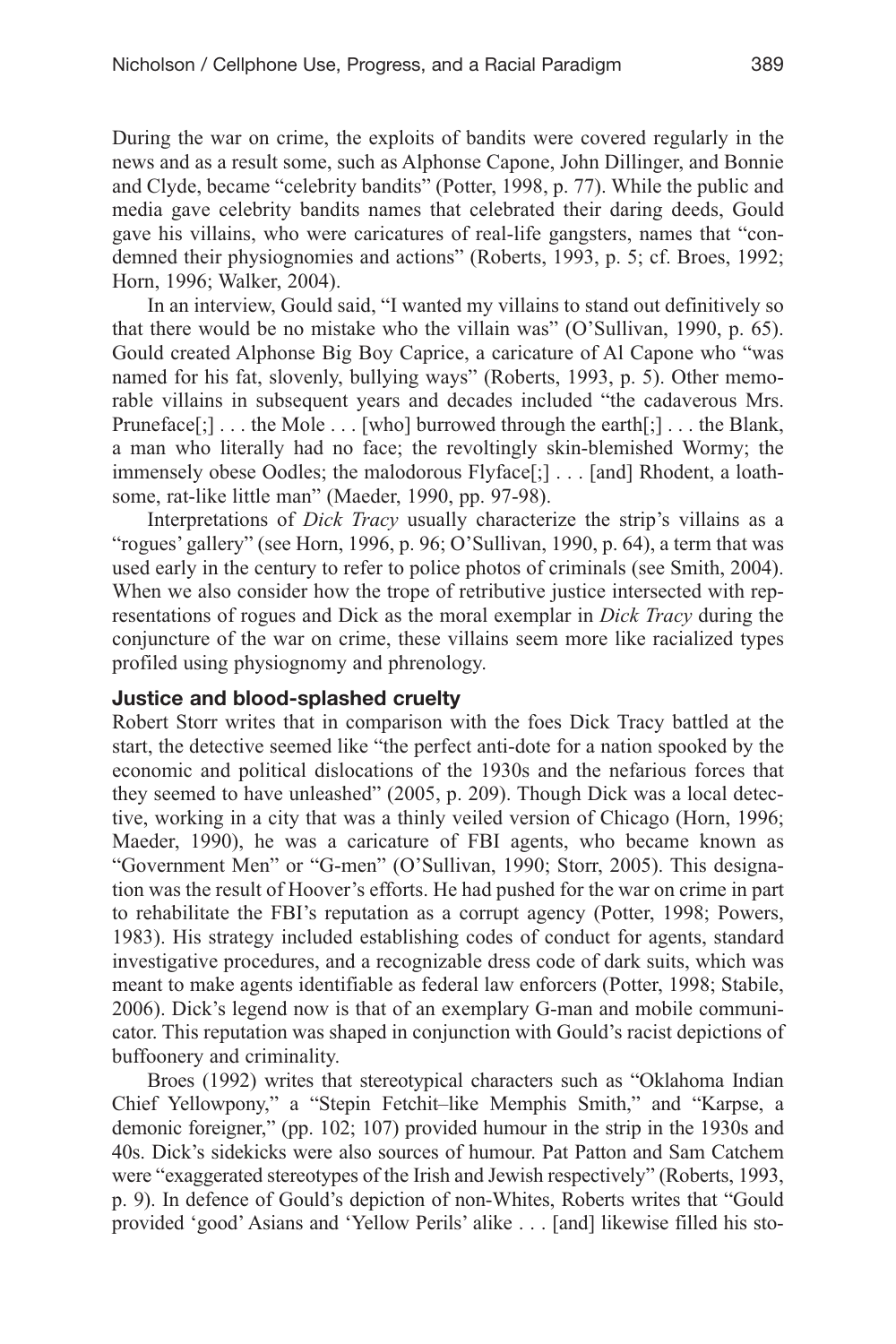ries with blacks who found themselves on both sides of the law, and who often worked as valets, cooks, housekeepers, and other types of servants" (1993, p. 79).

In the context of lynching, the era's other prejudices, and the proliferation of racist and xenophobic stereotypes in theatre, in the cinema, and on radio (see Bogle, 2001; Everett, 2001; Ewen & Ewen, 2006), such depictions in popular culture were hardly benign. Stuart Hall writes that popular culture is "the arena of consent and resistance . . . where hegemony arises, and where it is secured" (1981, p. 239). Stereotypes in *Dick Tracy* reflected the racial hierarchy of White and Other in popular culture during the conjuncture of war on crime. These dated representations are not mentioned now when the strip is recalled.

*Dick Tracy* is generally regarded now as a long-running story of cops and gangsters. Bradford Collins argues, however, that the strip was a vehicle for Gould to write "morality plays grounded in a conservative Christian vision of the world as sinful and corrupt. . . . Tracy, an agent of a stern, judgmental God, does not solve mysteries—he roots out evil" (2001, p. 70; cf. Rosemont, 1987). Gould used physiognomic distortions to represent evil. It has been argued that such representation dates back to the morality plays of the Middle Ages (Broes, 1992; O'Sullivan, 1990; Storr, 2005). Joe Kraus argues, however, that physiognomic distortion in *Dick Tracy* was premised on a conflation of race and criminality that "harken[ed] to a larger cultural anxiety about identifying the criminal and clarifying the line between law-abiding citizen and the gangster" (1997, p. 537). In *Dick Tracy,* criminals invariably bore a marker of race (Kraus, 1997).

In the conjuncture of war on crime, physiognomic distortion in *Dick Tracy* mirrored the pseudo-sciences of physiognomy and phrenology. Gould depicted villains as "monsterlike and fundamentally inhuman" (Broes, 1992, p. 114). Arthur Asa Berger writes that the "various grotesques who populate[d] the strip, making it a veritable bestiary of criminal monstrosity, [were] graphically represented demons whose physical ugliness show[ed] their moral ugliness" (1973, p. 121). Dick, with his "shovel-chinned, box-nosed, slash-mouthed" face (Maeder, 1990, p. 98), was also a grotesque character. However, though Dick was oddlooking, he was not portrayed as slovenly or diseased. Dick wore a neat, dark suit. He also had a proper name, an adopted son, and a girlfriend, all of whom he would rescue from time to time along with his trusty sidekicks. In comparison with the criminals Dick battled, Gould portrayed his hero as "full of warmth, humor, high spirits, and simple, heartland Christian fellowship" (p. 98).

Gould further distinguished Dick by giving him the ability to "read the signs of the criminal" on the face of his malformed foes (Kraus, 1997, p. 539) and by giving him the power of mobile communication, represented by access to automobility, phone-watch use, and other futuristic technologies he invented for Dick, including the "Atom Light" and "Teleguard Camera" (Horn, 1996; Maeder, 1990). In Fusco's words, these technologies gave Dick the power to organize the material world. In the narrative of progress about mobile communication, the phone-watch is regarded now as a kind of prototype cellphone, or like actual innovations pioneered from early to mid-century. In the world of the comic strip, the phone-watch, which only Dick used, further distinguished the White law enforcer from the Dark law-breakers he sought to immobilize. However, in spite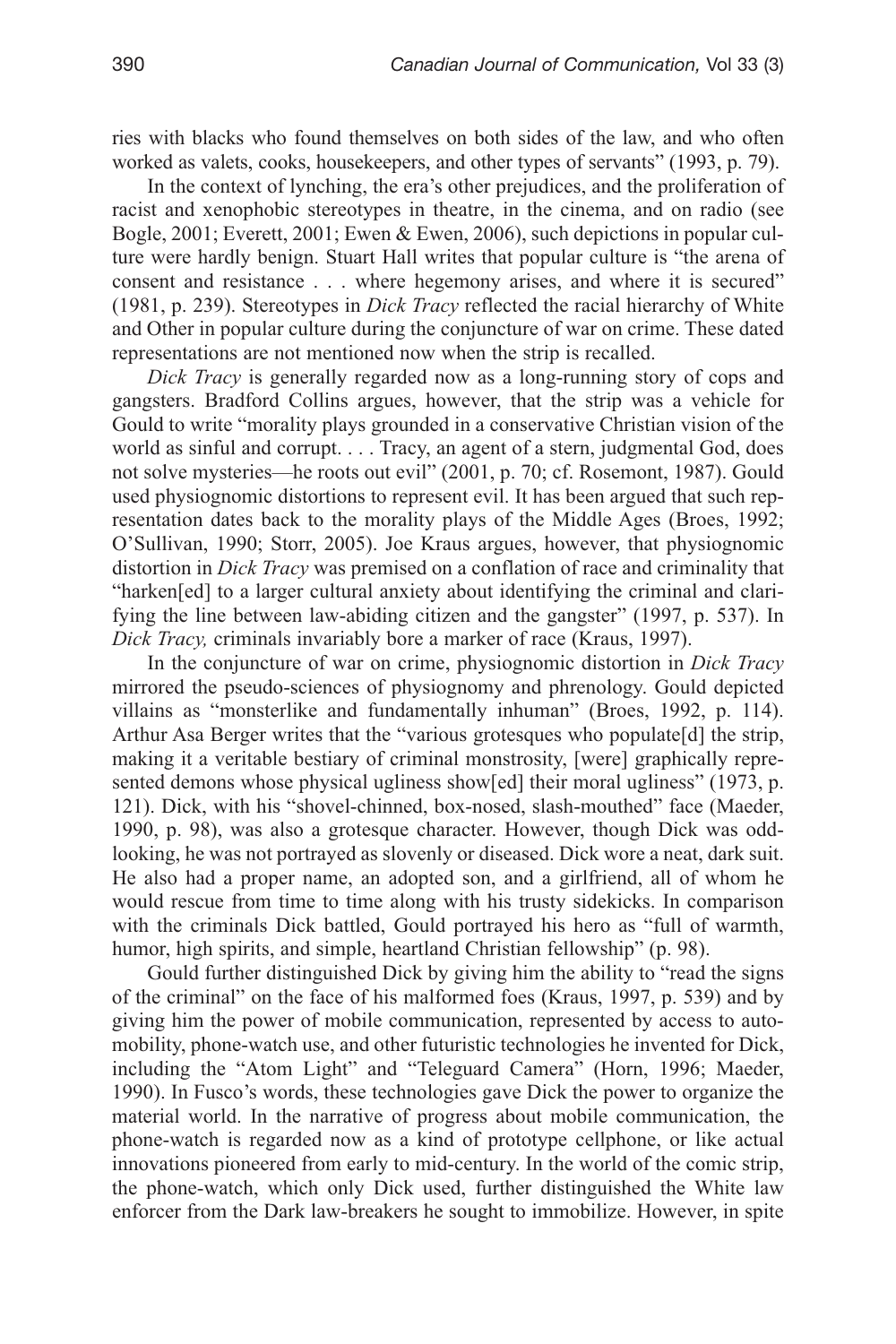of the intellectual, racial, and technological demarcations that Gould created, the boundary in *Dick Tracy* between law enforcer and law-breaker was porous.

Despite being on the side of law and order, Dick was as violent as his foes, if not more so. The fictional detective has been described as a "nice-guy vigilante" (Goulart, 1975, p. 73) in a comic strip permeated by violence. Gould made Dick's original motivation to fight crime his desire to avenge the murder of his sweetheart's father, which occurs early in the strip (Powers, 1983). Berger writes that in spite of Dick's use of advanced technologies, "he generally [was] obliged to punch the criminals in the nose or to shoot them through the head" (1973, p. 123). Jay Maeder describes the strip's violence in the following way:

[It] was defined by fast-action story lines that could kick the breath out of you, arrestingly stylized artwork that was both super-realistic and weirdly cartoonish, a famous rogues' gallery of villains, an unrelievedly grim Calvinist conscience that informed every move every one of its characters ever made—and always the pathological mayhem. The strip was a dark and perverse and vicious thing, sensationally full of bloodsplashed cruelty from its first week, the single most spectacularly gruesome feature the comics had ever known; there has never been another newspaper strip so full of the batterings, shootings, knifings, drownings, torchings, crushings, gurglings, gaspings, shriekings, pleadings and bleatings that Chester Gould gleefully served up as often as he possibly could. (Maeder quoted in Walker, 2004, p. 226)

It has been suggested that the "gangsters versus G-men" films of the era, which drew heavily from the war on crime, also inspired the trope of violent retributive justice and Gould's representation of mobile communication in the form of automobility and phone-watch use, as well as the strip's filmic aesthetics (see Broes, 1992; Roberts, 1993). Broes argues that *Dick Tracy* quickly became popular because Gould provided, "like the classic gangster films of the early thirties, fast-paced, action-filled narratives . . . that gave the reader a generally accurate and informative, if somewhat simplified account of the lives and activities of gangsters, about whom it seemed the public could never know enough" (1992, p. 117; cf. Kraus, 1997). Gould was purportedly both an avid film fan and a voracious reader of newspapers (Goulart, 1975; Roberts, 1993). *Dick Tracy* has been described in other filmic terms as invoking

"the brutal unspooling of a newsreel. . . . Duplicating the abstract space of the movie screen, each panel alternated close-ups, long shots, angle views, and more in quick succession, forcing a feeling of irresistible forward motion upon the reader" (Horn, 1996, p. 96).

The strip has been likened additionally to "a sort of silent film without subtitles" (Roberts, 1993, p. 9).

I want to suggest that the racialization of criminality in *Dick Tracy* and the close-up and mediated view of retributive justice as public punishment were inspired also by one of the most blatant examples of racialized spectatorship and violence that existed concurrently with the war on crime. In lynching and in *Dick Tracy*, a correlation was established between racial dominance, spectatorship, and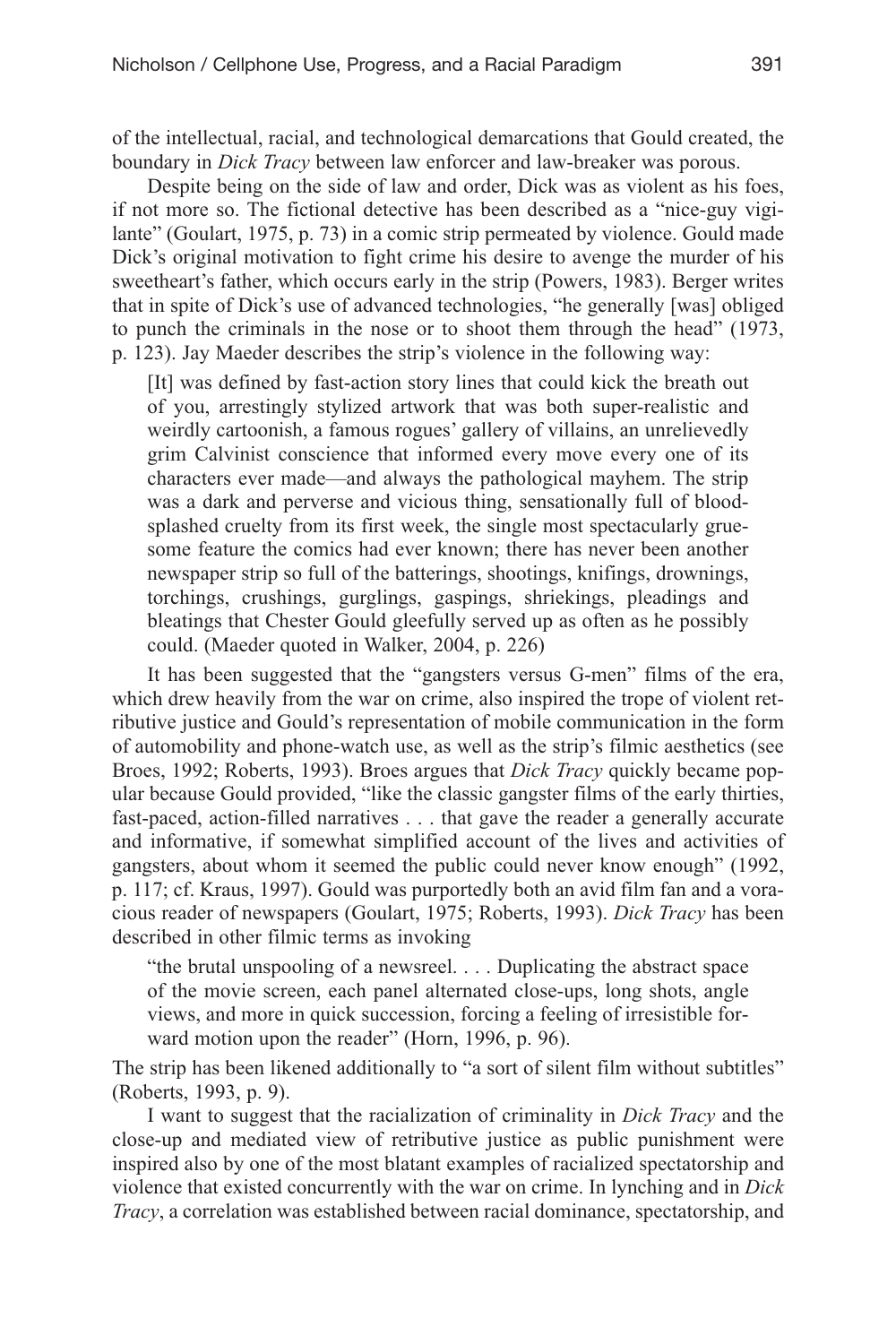mobile communication that now make contemporary evocations of Dick Tracy resonate as a perverse nostalgia for racialized viewing, or the demarcation of a White "us" and Dark "them" through violence and visual representation. Fusco asks, if "visual tropes from earlier periods have retained their allure, is it because our society has not changed? Or is the recycling of racial paradigms a perverse form of nostalgia. . .?" (2003, p. 44). The racial paradigm of White law enforcer and Dark law-breaker from the war on crime appears openly in *Dick Tracy* and appears implicitly in some studies of cellphone use that discuss crime in the U.S.

## **Murder and fun**

The last major lynching spectacle was organized three years after *Dick Tracy* premiered. Leon Litwack notes that lynchings "decreased significantly after 1930 but did not cease" (2000, p. 32). He contends that lynchings of Blacks became "strikingly new and different in the late nineteenth and early twentieth century [because of] the sadism and exhibitionism that characterized white violence" (2000, p. 13). The 1934 lynching in Florida of Claude Neal, who was accused of sexually assaulting and murdering Lola Cannidy, was "advertised in advance to almost the entire nation via the Associated Press and commercial radio stations" (Apel, 2004, p. 136). Neal reportedly did indeed murder Cannidy, a White woman who was his lover (Apel, 2004; Hale, 1998).

By foot, car, and train, a crowd of over 3000 gathered to watch and participate in Neal's lynching (Apel, 2004). As with previous lynchings, news of the impending event was likely also spread via phone in the region (Hale, 1998). Neal was tortured for days before he was hanged. In an echo of other lynchings that were punishment for the sexual assault of a White woman, Neal's fingers, toes, testicles, and penis were cut off. The latter were stuffed into his mouth (Hale, 1998). He was burned with hot irons, choked, and hanged. After his corpse was taken down, it was stomped on, urinated on, and run over with a car (Apel, 2004). Neal's brutal immobilization was in sharp contrast with the mobility of the mob, which was mediated by phone, train, car, and camera.

Photos of Neal's lynching were later sold in the same courthouse where his sham trial had been held (Apel, 2004). Spectators also shot souvenir photos using their own Kodak cameras (Apel, 2004). Some photos were published subsequently in mainstream newspapers and in Black newsletters (Apel, 2004; Hale, 1998). Dora Apel (2004) contends that the gruesomeness and visual documentation of Neal's torture can be credited in part for motivating the introduction of anti-lynching legislation, which despite previous government promises (Potter, 1998) was not included in the crime bill unveiled in the same year that Neal was lynched and the war on crime was launched officially.

Though Gould was a vociferous reader of newspapers, there is no way to know now whether he ever learned of Neal's lynching, saw photos of it, or saw other lynching images reproduced in newspapers in which his comic strip was also published. Even if Gould learned of the lynching, I am not suggesting that he supported it or that he used *Dick Tracy* to promote lynching. I am arguing that *Dick Tracy* and lynching, which existed concurrently in the conjuncture of war on crime, similarly mediated a paradoxical mix of racialized murder and fun for readers and spectators. When Dick Tracy is referenced now in news and in stud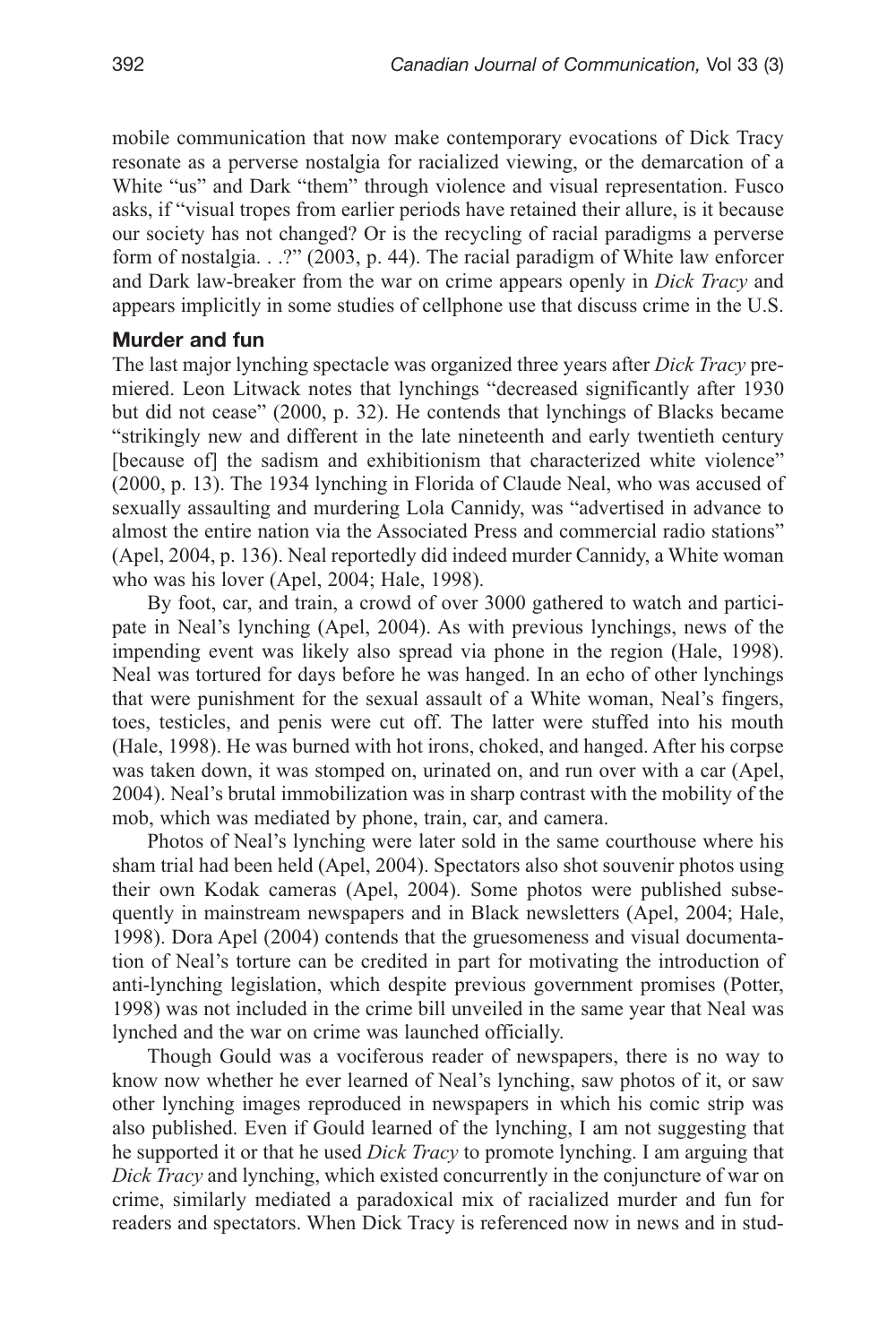ies of cellphone use, the war on crime is glossed, and phone-watch use from the 1940s is cited to anchor the narrative of progress about mobile communication. The war on crime that inspired Gould is overlooked, and thus also glossed are the legacies of the conjuncture, particularly associations between Whiteness and mobile communication, that contribute to making Dick's phone-watch use so resonant in North America during the 1980s and 90s "war on drugs" and the current "war on terror."

#### **Race, crime, and mobile communication**

Potter contends that the war on crime "produced lasting changes in the ways Americans would come to understand crime as a national problem, police power as socially positive, and crime control as a federal responsibility" (Potter, 1998, p. 4; cf. Stabile, 2006). In effect, the "war on drugs" and the "war on terror" reprise the war on crime. The war on drugs began unofficially in the 1970s with President Nixon's declaration of a "war on heroin," and it was officially declared during the presidency of Ronald Reagan (Inciardi, 2002). It has been extended into current times through the passing of subsequent anti-drug legislation in the 1980s, 1990s, and 2000, which have successively augmented federal policing powers in the U.S. (Inciardi, 2002).

Race, crime, and mobile communication intersected in two of the most notable incidents from the war on drugs. In March 1991, African-American motorist Rodney King was dragged from his car and immobilized by a swarm of Los Angeles police, who were subsequently charged and acquitted of assault (see Dumm, 1993; Tomasulo, 1996). King was stopped after he sped through an affluent White neighbourhood (Dumm, 1993). Police suspected that he was driving while high on drugs. A bystander recorded King's assault using a hand-held camcorder, which was still a relatively new mobile communication technology. The recording mediated a spectacle of public punishment when it was replayed repeatedly on the news in North America and worldwide (see Tomasulo, 1996). In the second memorable incident, African-American ex-athlete O. J. Simpson was tracked via cellphone and television cameras in June 1994 as he fled along a highway in an unsuccessful bid to avoid turning himself in to face charges of murdering his ex-wife and her companion (Fiske, 1998). A jury eventually ruled that Simpson was not guilty.

The launch of wireless cellular service occurred during the war on drugs, and Dick began to be evoked widely. Noah Arceneaux (2005) notes that before studies on cellphone use began to be produced in the 1990s, news and commentaries in North American newspapers and magazines often mentioned Dick's phone-watch use as a default example for explaining differences between cellphone use and wired phone use. During the war on drugs, concurrent references to Black male criminality and to Dick, the imitable law enforcer and mobile communicator, reprised the racial paradigm of Dark law-breaker and White law enforcer at a time when most cellphone users were White, the cellphone was touted as a useful technology for safety in the city (see Burgess, 2004; Katz & Aspden, 1999; Robbins & Turner, 2002; Townsend, 2000), and Black men were racially profiled by police and in Hollywood blockbuster films as criminals (Heckman, 2006).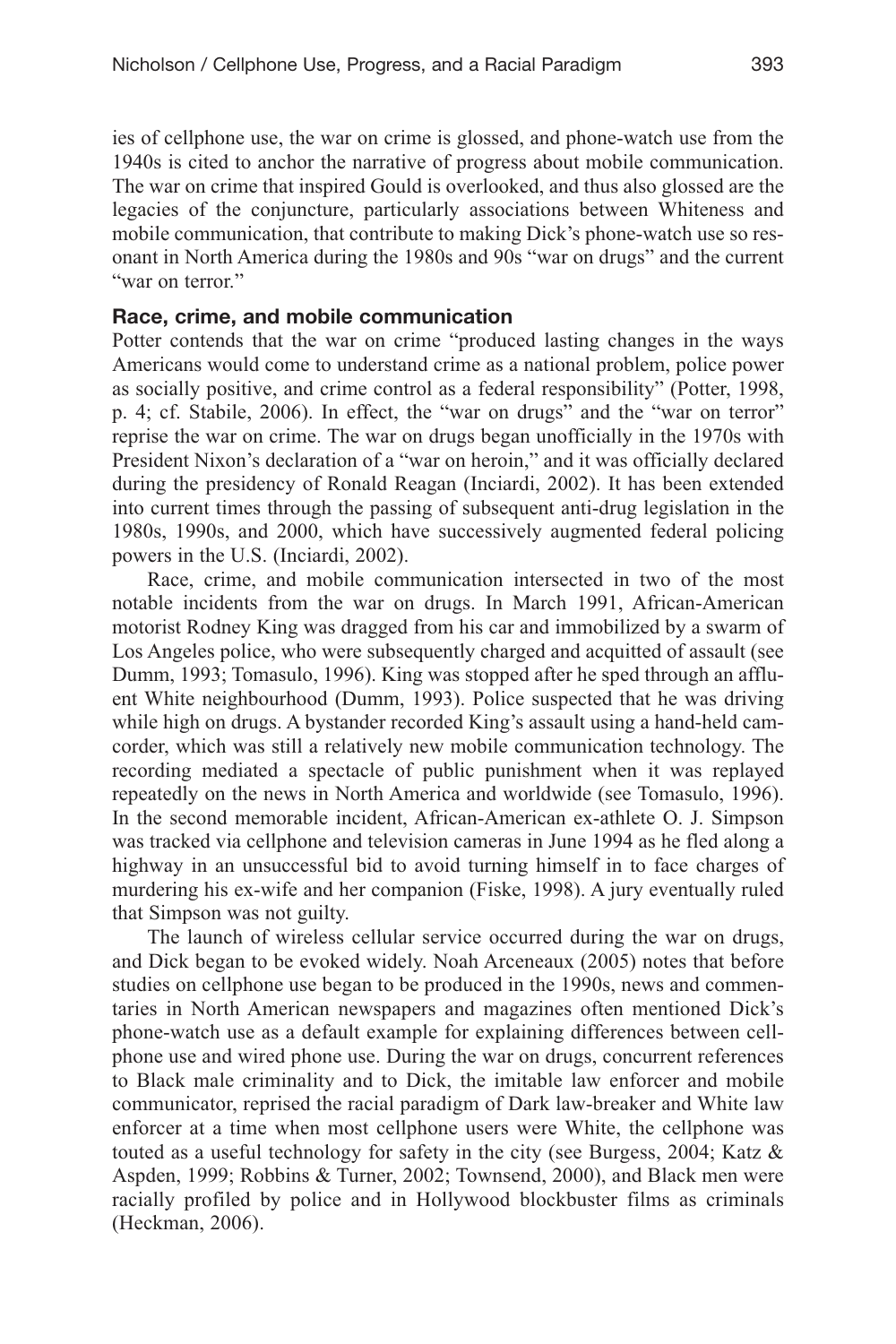In the 1980s and 90s, before cellphone use was popularized widely in North America, a cellphone was considered to be a "rich man's toy" (Katz & Aspden, 1999, p. 49) or a "business technology" (Katz, 1997, p. 236; Rakow & Navarro, 1993, p. 148). "Early adopters" were those who could pass a stringent credit check and afford to pay \$3,000 or more for a cellphone and also high service fees (Galambos & Abrahamson, 2002; Gow & Smith, 2006; Murray, 2001; Robbins & Turner, 2002). Users were "yuppies," businessmen, and other well-heeled individuals. They were also mostly White, as suggested in initial studies of cellphone use, which asserted that financial barriers had created a "digital divide" between early adopters and non-cellphone users (see Katz & Aspden, 1999; Rakow & Navarro, 1993; Robbins & Turner, 2002). The digital divide was based on class, gender, and race (see Castells, Fernández-Ardèvol, Qiu, & Sey, 2007; Rakow & Navarro, 1993). The divide waned in the late 1990s as the cost of cellphones and service dropped (Castells et al., 2007). With the uptake of cellphone use by a variety of people, researchers turned to examining cellphone use by women and youth and, in recent years, use by poor people, migrants, and people with disabilities (see Castells et al., 2007; Green, 2003; Goggin, 2006; Harper & Hamill, 2005; Horst & Miller, 2006; Ito, Okabe, & Matsuda, 2005; Lycett & Dunbar, 2000; Plant, 2002; Rakow & Navarro, 1993; Shade, 2007).

With few exceptions, race and the racial paradigm are not discussed in studies of cellphone use. Rather than discussing race, researchers are more likely to focus on how cellphone users distinguish themselves as "tribes" who favour, for example, text messaging over talking (see Cooper, 2002; Reid & Reid, 2005; Rheingold, 2003; Taylor & Vincent, 2005; Townsend, 2000) or on cellphone use in a particular national or cultural context (see Harper, Brown, & Green, 2002; Horst & Miller, 2006; Katz, 2008; Katz & Aakhus, 2002), especially Japan (see Ito, Okabe, & Matsuda, 2005; Gye, 2007; Hjorth, 2007; Rivière, 2005). An aura of "techno-orientalism," (Ito, Okabe, & Matsuda, 2005, p. 2) that is, a fear of and fascination with Japanese electronics and management, wafts through some studies by non-Japanese researchers that examine cross-cultural differences between Japanese users and European or North American users.

Some exceptions to the oversight of the racial paradigm in North America include Davin Heckman's (2006) interpretation of racialized representations of cellphone use in Hollywood films and Lana F. Rakow & Vija Navarro's (1993) interpretation of how gender and race intersect in early ads for cellphones in the U.S. These studies notably examine representations of the racial paradigm, rather than cellphone use by particular ethnic or racial groups (see Castells et al., 2007; Leonardi, 2003).

Dyer asserts that race "is never not a factor, never not in play" (2003, p. 31). He contends that "since race in itself—insofar as it is anything in itself—refers to some intrinsically insignificant geographical/physical differences between people, it is the imagery of race that is in play" (p. 31). Imagery of race is in play in discussions of cellphone use and crime that extrapolate from popular culture, where the racial paradigm of Dark law-breaker and White law enforcer has played out in North America through photography, film, TV, and, as I have been arguing, *Dick Tracy* also. For example, at a time when cellphone use was still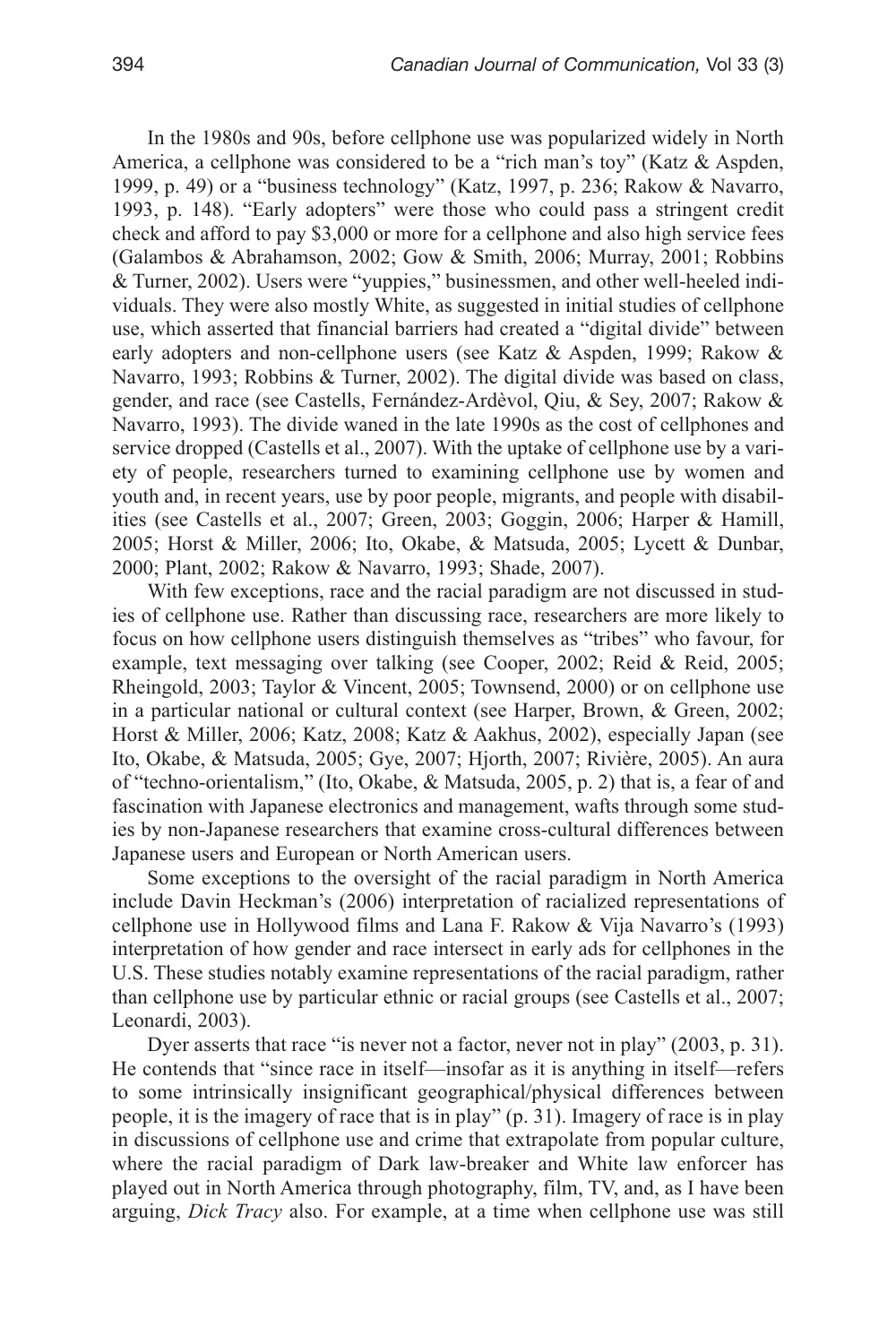relatively expensive, James E. Katz & Philip Aspden wrote that overwhelming numbers of the rich owned cellular phones. The authors wrote that in contrast, "black and Hispanic respondents were much more likely to own either a pager or both a pager and cellphone than were whites" (1999, p. 65). The latter combination allowed users to choose when to use the more expensive device, the cellphone. Katz & Aspden noted that "beepers are currently identified in the mass media as belonging to teens, and are often associated with drug dealing" (1999, p. 47). The authors stray from interpreting survey results to extrapolate from mass media representations. Similarly, in *Wireless Nation: The Frenzied Launch of the Cellular Revolution in America* (Murray, 2001), the author quotes from a *New York Times* article, which states that "when cellular mobile telephones were introduced four years ago, they were gadgets only of the rich and powerful. Now everyone from drug dealers in Miami to the taco vendor in Rockefeller Plaza has one" (p. 211). In both examples, the racial paradigm is illuminated but left unacknowledged in studies that otherwise offer useful information about the history of cellphone use in the U.S.

During the war on terror, the paradigm is implied in references comparing cellphone use by religious fundamentalists, before and during their deadly attacks in the U.S. on September 11, 2001, with cellphone use by 9/11 "heroes"and rescuers (see Dutton & Nainoa, 2002; Katz & Rice, 2002). Following the attacks, President George W. Bush declared a war on terror and sent the American military into Iraq and Afghanistan, ostensibly to immobilize terrorists who threatened the U.S. Following the 9/11 attacks, cellphone use increased and began to be considered "a 'lifeline' in the case of an emergency" (Dutton & Nainoa, 2002, p. 244). Cellphone use has since burgeoned in North America (Castells et al., 2007).

The war on crime and the war on drugs resonate in the war on terror, where Muslim and Arab men, in addition to people of colour, are racially profiled as criminals, while Dick's phone-watch use continues to be evoked. In the Canadian-made documentary *Cell Phone: The Ring Heard Around the World* (CBC, 2008), Levinson says, "[I]t was actually Dick Tracy who invented the cellphone." It is little wonder that upon seeing images of torture made by American soldiers stationed at Abu Ghraib prison in Iraq, it seemed to me that Dick had gone to Iraq with a phone-watch-turned-camphone. The soldiers used cameraenabled cellphones to make and circulate photos that showed them torturing Iraq detainees (see Apel, 2005; Razack, 2005; Sontag, 2004).

Dick appears in the war on crime, war on drugs, and war on terror. These are moments in which the racial paradigm is discernable. For people of colour in North America, these moments of "war on . . ." were and are also moments of "racial terror" (Gilroy, 1993; Raiford, 2003). It is with good reason that Hazel Carby contends, "There is a direct, but hidden, line connecting Abu Ghraib, the Rodney King video, and the photographs and 'postcards' of lynchings which circulated widely in the early 20th century" (Carby, 2004, p. 2; cf. Apel, 2005; Gordon, 2006; Mirzoeff, 2006; Razack, 2005; Sontag, 2004). The line seems hidden because it is wireless. In each of the moments that Carby names, the theme of law and order, racial paradigm of White law enforcer and Dark law-breaker,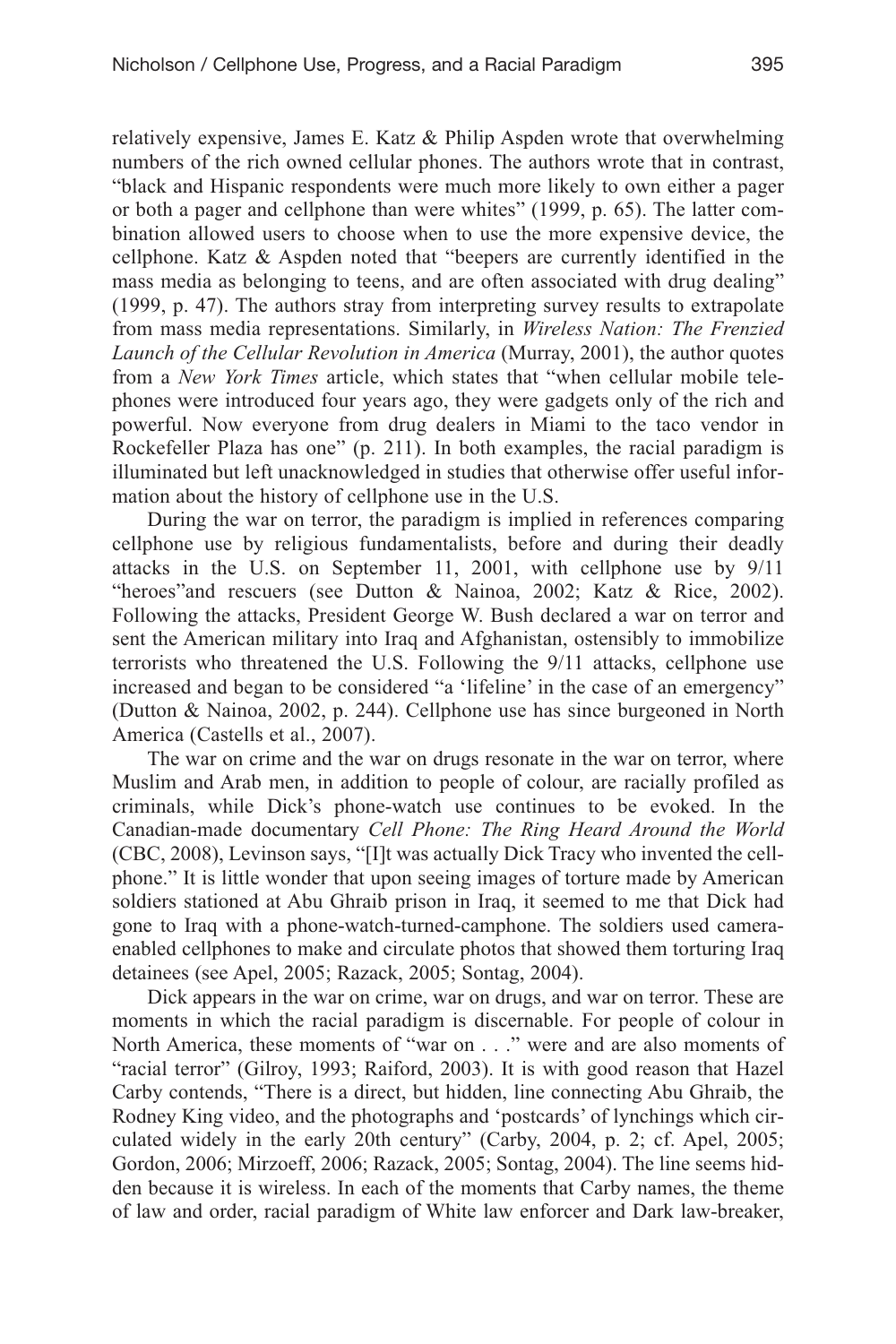and trope of retributive justice intersect with notable instances in the narrative of progress about wireless and mobile communication.

Wireless innovations were pioneered during the war on crime and cellular services were launched and popularized during the war on drugs and war on terror. Wireless technologies of mobile communication, namely, camphones and digital cameras, a camcorder, and the early Kodak camera, were used to mediate racialized viewing and violence. Though the terror in these moments was carried out by Americans, Canadians have also felt the effects because of our cultural proximity to the U.S. Canadians have also witnessed similar moments, such as the 1993 Somalia Affair, which has been called "Canada's own Abu Ghraib" (Razack, 2005, p. 345). Canadian peacekeepers serving with the United Nations in Somalia used a camera to document their torture and murder of a Somali teenager, whom they accused of theft (Desbarats, 1997; Razack, 2004). The murder was likened to a lynching (Razack, 2004). The peacekeepers' "trophy photos" mediated a spectacle of public punishment when they were published and broadcast during the royal commission into the murder (see Razack, 2004). In the war on drugs and war on terror, continued evocations of Dick's phone-watch use reprise the racial paradigm and circumscribe cellphone use, and mobile communication in general, as the domain of White masculine law enforcers.

#### **Hanging up on Dick**

In response to the question "Who were your heroes?" American visual artist Andy Warhol reportedly responded in the 1990s, "Dick Tracy. I . . . taped his photograph on the bedroom wall. . . . I fantasized about Dick's dick" (Collins, 2001, pp. 54-56). Years earlier, Warhol had re-framed the buddy relationship between Dick Tracy and Sam Catchem in a painting, which Collins writes has been interpreted as evidence of Warhol's "fey but ferocious . . . war against the exclusion of swishiness and fagginess from the repertory of visual art" (p. 54). Collins argues that for Warhol, Dick was "both his ethical and amorous ideal" (p. 76). In the narrative of progress about mobile communication in North America, Dick remains a moral, if not amorous, exemplar of the White masculine law enforcer and mobile communicator in three times of "war."

I have argued that contemporary references to Dick and his phone-watch are more than just benign old promises about the future of mobile communication. From the start, the fictional detective was more "prick" than "dick." By interpreting how the theme of law and order, the racial paradigm of White and Dark Other, and the trope of retributive justice intersect with the narrative of progress about mobile communication, this paper argues that the abiding allure of *Dick Tracy* is a perverse nostalgia premised on racialized viewing and violence. It is time to hang up on Dick and to challenge how race and racism shape the history and study of cellphone use and mobile communication in North America.

#### **Notes**

1. Earlier versions of this paper were presented at the Canadian Communication Association conference (University of British Columbia, Vancouver) on June 4, 2008, and at Consoling Passions: An International Conference on Television, Audio, Video, New Media and Feminism (University of California, Santa Barbara) on April 26, 2008. I am grateful for feedback provided by participants at these conferences, by two anonymous reviewers, and by Dr. Kim Sawchuk, Dr. Sheryl Hamilton, and Dr. Barbara Crow.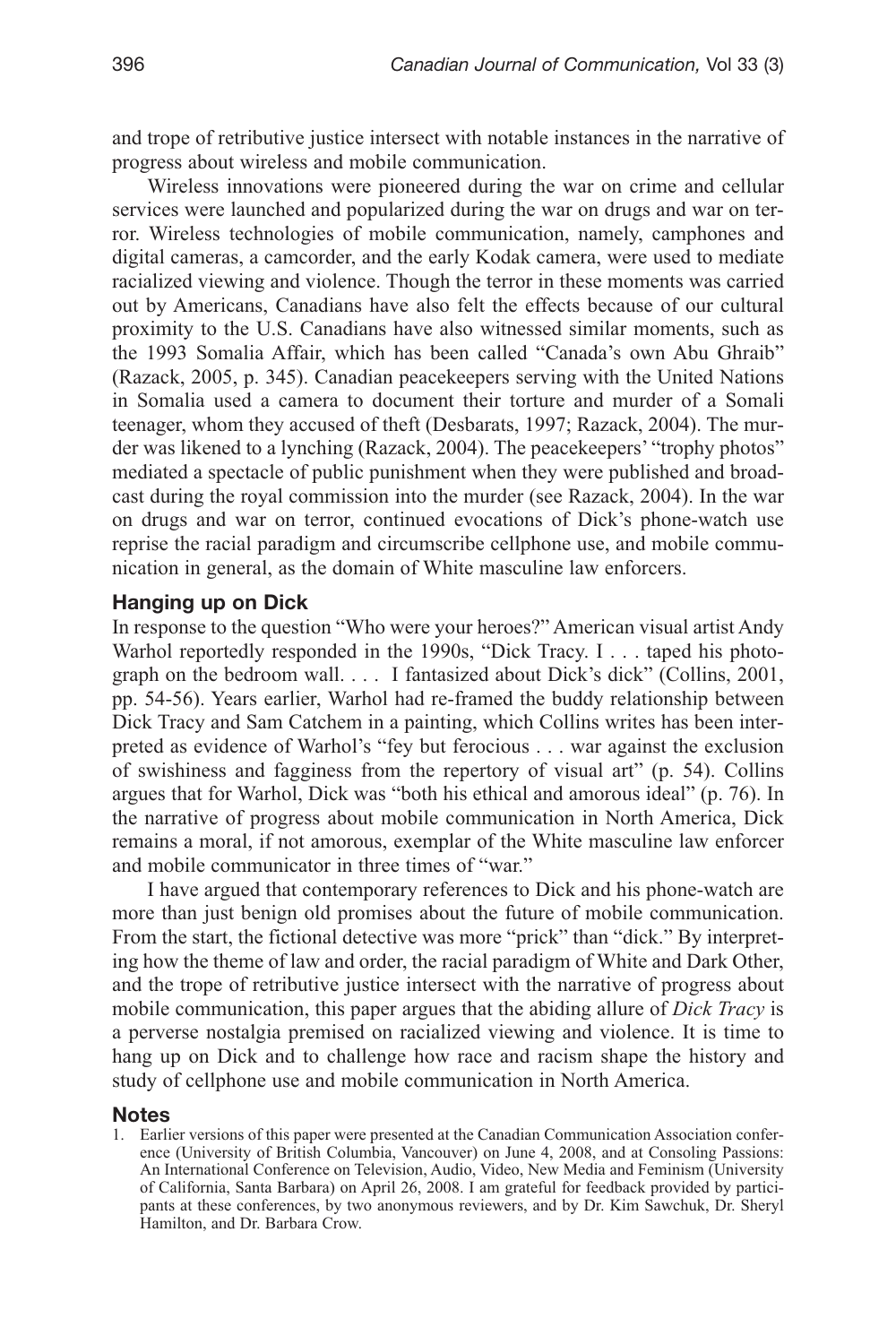- 2. The word "cellphone" is used in this paper instead of "mobile phone." "Cellphone" and "cell" are used more commonly in North America, while "mobile phone" is preferred in much of the rest of the world where English is spoken (see Goggin, 2006; Horst & Miller, 2006; Kavoori & Arceneaux, 2006; Plant, 2002; Townsend, 2000). Length restrictions limit exploration of how the notion of "cellular" communication characterizes or structures ways of interpreting cellphone use, but this paper suggests that traces of this structuring are discernable in references to Dick Tracy. Note that "cellphone" has not replaced "mobile phone" in quotations.
- 3. Occasionally, reference is made also to wireless gadgets used by the fictional British spy James Bond, who was spoofed as Agent 86 in *Get Smart* (see Smith, 1966).
- 4. References to *Star Trek*, *Get Smart*, and cellphone use in North America include Breznican, 2007; Cauley, 2007; McLean, 2006; Schulz, 2004; Stross, 2004; Tilley, 2007; Vizard, 1996.
- 5. References to Dick's phone-watch, in North American publications only, span the 1980s to today (see, for example, Burgess, 1990; Chartrand, 1993; DiChristina & Scott, 1996; Hartley-Brewer, 1999; Hopkins, 2001; Kalnz, 1995; Passell, 1984; Richtel, 1999; Riga, 1999; Shaw, 2001; Stern, 2003; Strassel & Naik, 1997).
- 6. Judith O'Sullivan writes that "according to some sources," Dick was the model for Batman (1990, p. 64; cf. Powers, 1983).
- 7. The name "Federal Bureau of Investigation" is used in this paper though, as Claire Bond Potter explains, the FBI was renamed twice early in the century: "From its founding in 1908 to the spring of 1934, it was known as the Bureau of Investigation; between 1934 and the fall of 1935, it was known as the Division of Investigation; and after 1935, it was called the Federal Bureau of Investigation" (1998, p. xi).
- 8. Examples of popular studies include Hayson & Tiver (1997); Rippon & Ward, 2000; and Sinclair, 1999.
- 9. Examples of corporate histories and biographies include Corr, 2000; Fusaro, 2002; Galambos & Abrahamson, 2002; Merriden, 2003; Steinbock, 2001; and Surtees, 1994.

#### **References**

- Agar, Jon. (2003). *Constant touch: A global history of the mobile phone.* Cambridge, UK: Icon Books.
- Allen, James (Ed.). (2000). *Without sanctuary: Lynching photography in America.* Santa Fe, NM: Twin Palms.
- Apel, Dora. (2004). *Imagery of lynching: Black men, white women, and the mob.* New Brunswick, NJ, & London, UK: Rutgers University Press.
- Apel, Dora. (2005). Torture culture: Lynching photographs and the images of Abu Ghraib. *Art Journal, 64*(2), 89-100.
- Apel, Dora, & Smith, Shawn Michelle. (2007). *Lynching photographs.* Berkeley, CA: University of California Press.
- Arceneaux, Noah. (2005). The world is a phone booth: The American response to mobile phones, 1981-2000. *Convergence, 11*(2), 23-31.
- Berger, Arthur Asa. (1973). Dick Tracy: The avenger—evangelical Protestant style. In *The comic-stripped American: What Dick Tracy, Blondie, Daddy Warbucks and Charlie Brown tell us about ourselves* (pp. 112-132). New York, NY: Walker.
- Bernardi, Daniel. (1998). *Star Trek and history: Race-ing toward a White future.* New Brunswick, NJ: Rutgers University Press.
- Bogle, Donald. (2001). *Toms, coons, mulattoes, mammies, and bucks: An interpretive history of Blacks in American films* (4th ed.). New York, NY: Continuum. (Originally published in 1973)
- Breznican, Anthony. (2007, April 11). Would you believe a "Smart" spy spoof? *USA Today,* p. 1D.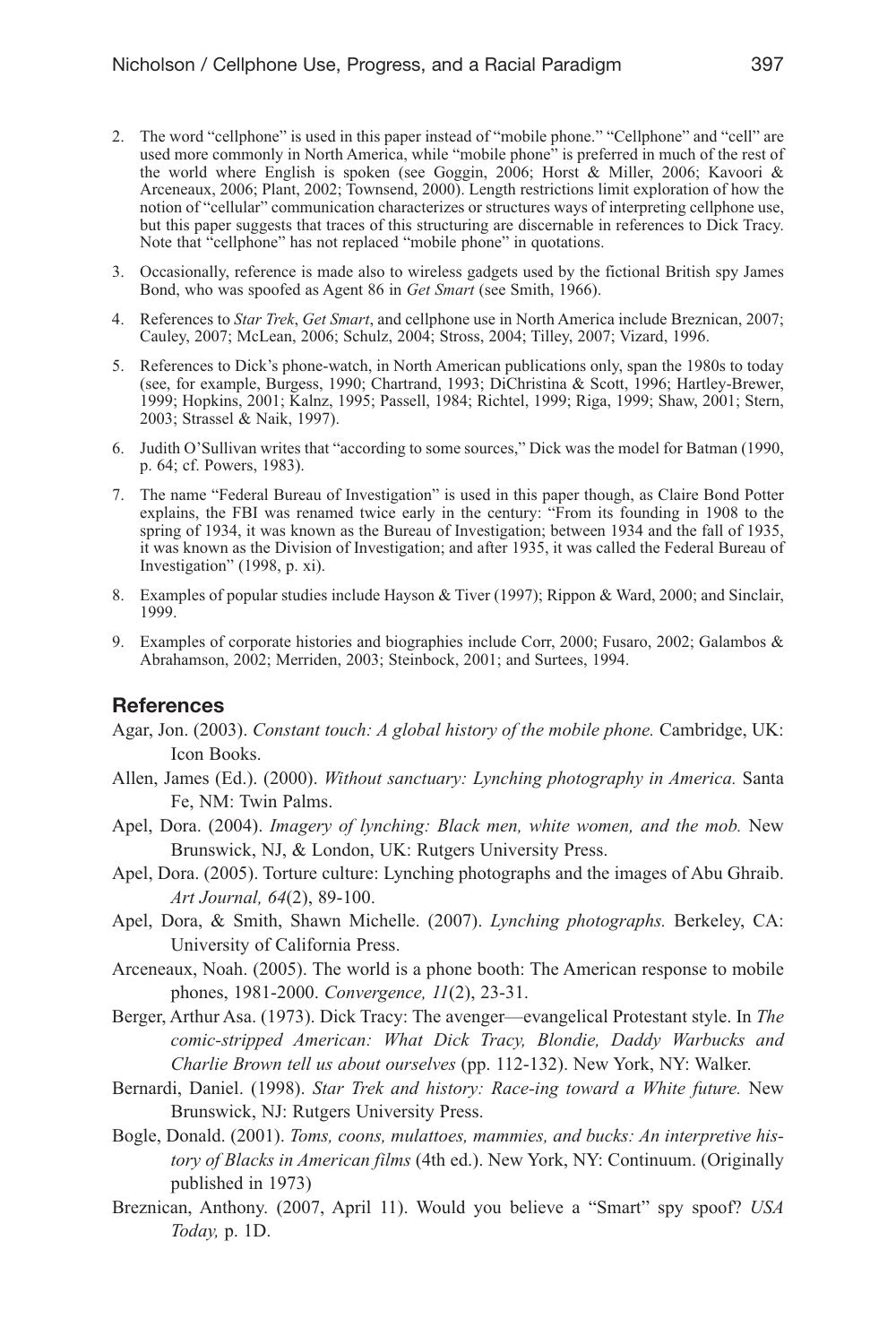- Broes, Arthur T. (1992). Dick Tracy: The early years. *Journal of Popular Culture, 25*(4), 97-122.
- Burgess, Adam. (2004). *Cellular phones, public fears, and a culture of precaution.* Cambridge: Cambridge University Press.
- Burgess, John. (1990, June 6). Wristwatches that lead double lives as beepers. *The Washington Post,* p. F1.
- Canadian Broadcast Corporation (CBC). (2008). *Cell Phone: The Ring Heard Around the World.* Canada.
- Carby, Hazel. (2004). A strange and bitter crop: The spectacle of torture. *Open Democracy* [June 14, 2006]. URL: www.opendemocracy.net/media-abu\_ghraib/article\_2149.jsp.
- Castells, Manuel, Fernández-Ardèvol, Mireia, Qiu, Jack Lichuan, & Sey, Araba. (2007). *Mobile communication and society: A global perspective.* Cambridge, MA, & London, UK: MIT Press.
- Cauley, Leslie. (2007, October 18). It all started with the DynaTAC. *USA Today,* p. 02B.
- Chartrand, Sandra. (1993, September 27). A new wrist telephone isn't as powerful as Dick Tracy's, but it's easier on the arm. *The New York Times,* p. D1.
- Collins, Bradford R. (2001). Dick Tracy and the case of Warhol's closet: A psychoanalytic detective story. *American Art, 15*(3), 54-79.
- Cooper, Afua. (2006). *The hanging of Angelique: Canada, slavery and the burning of Montréal.* Toronto, ON: HarperCollins.
- Cooper, Geoff. (2002). The mutable mobile: Social theory in the wireless world. In R. Harper, B. Brown, & N. Green (Eds.), *Wireless world: Social and interactional aspects of the mobile age* (pp. 19-31). London, UK, & New York, NY: Springer.
- Corr, O. Casey. (2000). *Money from thin air: The story of Craig McCaw, the visionary who invented the cell phone industry, and his next billion-dollar idea.* New York, NY: Crown Business.
- de Souza e Silva, Adriana. (2006). Interfaces of hybrid spaces. In A. Kavoori & N. Arceneaux (Eds.), *The cell phone reader: Essays in social transformation* (pp. 19-43). New York, NY: Peter Lang.
- Desbarats, Peter. (1997). *Somalia cover-up: A commissioner's journal.* Toronto, ON: McClelland & Stewart Inc.
- DiChristina, Mariette, & Scott, David. (1996). Future watch: Calling Dick Tracy! *Popular Science, 248*(3), 35.
- Dumm, Thomas L. (1993). The new enclosures: Racism in the normalized community. In R. Gooding-Williams (Ed.), *Reading Rodney King/Reading urban uprise* (pp. 178-195). New York, NY: Routledge.
- Dutton, William H., & Nainoa, Frank. (2002). Say goodbye . . . let's roll: The social dynamics of wireless networks on September 11. *Prometheus, 20*(3), 237-245.
- Dyer, Richard. (1988). White. *Screen, 29*(4), 44-65.
- Dyer, Richard. (2003). On the matter of Whiteness. In C. Fusco & B. Wallis (Eds.), *Only skin deep: Changing visions of the American self (pp. 301-311). New York, NY:* International Center of Photography and Harry N. Abrams Publishers.
- Everett, Anna. (2001). *Returning the gaze: A genealogy of Black film criticism, 1909-1949.* Durham, NC: Duke University Press.
- Ewen, Stuart, & Ewen, Elizabeth. (2006). *Typecasting: On the arts and sciences of human inequality.* New York: Seven Stories Press.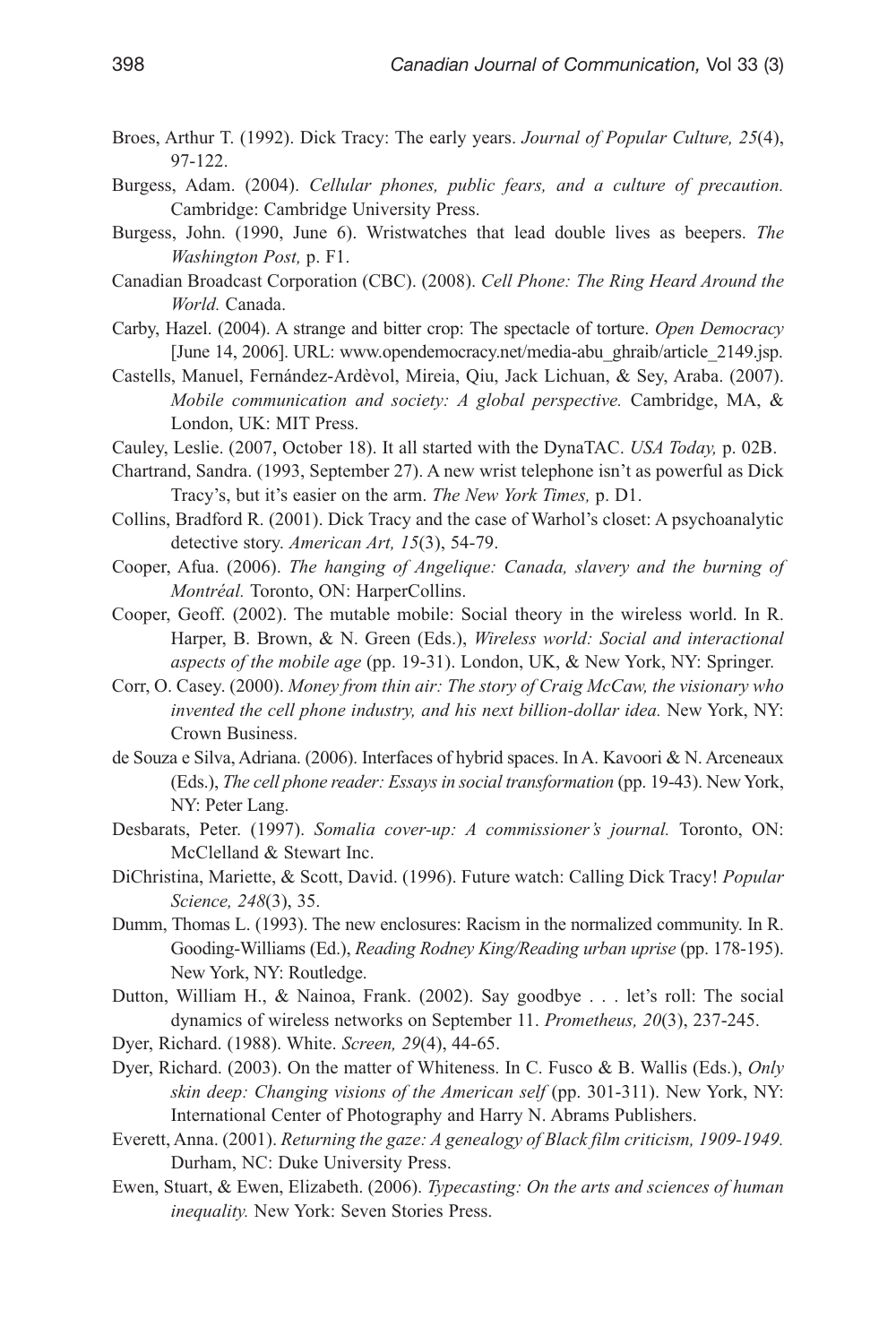- Farley, Tom. (1995). *Mobile telephone history.* URL: http://www.privateline.com/ PCS/history.htm [January 31, 2006].
- Fields, Curt. (2006, November 10). Agent 86 and co., still getting "Smart." *The Washington Post,* p. T40.
- Fiske, John. (1998). Surveilling the city: Whiteness, the Black man and democratic totalitarianism. *Theory, Culture & Society, 15*(2), 67-88.
- Fusaro, Magda. (2002). *Un monde sans fil: Les promesses des mobiles à l'ère de la convergence.* Sainte-Foy, QC: Presses de l'Université du Québec.
- Fusco, Coco. (2003). Racial time, racial marks, racial metaphors. In C. Fusco & B. Wallis (Eds.), *Only skin deep: Changing visions of the American self* (pp. 12-49). New York, NY: International Center of Photography and Harry N. Abrams Publishers.
- Gagnon, Monika Kin. (2000). *Other conundrums: Race, culture, and Canadian art.* Vancouver, BC: Arsenal Pulp Press.
- Galambos, Louis, & Abrahamson, Eric John. (2002). *Anytime, anywhere: Entrepreneurship and the creation of a wireless world.* New York, NY: Cambridge University Press.
- Garrard, Garry A. (1998). *Cellular communications: Worldwide market development.* Boston, MA, & London, UK: Artech House.
- "Get Smart" shoe phone now a CIA secret. (2000). *Christian Science Monitor, 92*(185), 4.
- Gilroy, Paul. (1993). *The Black Atlantic: Modernity and double consciousness.* Cambridge, MA: Harvard University Press.
- Goggin, Gerard. (2006). *Cell phone culture: Mobile technology in everyday life.* London, UK, & New York, NY: Routledge.
- Gordon, Avery F. (2006). Abu Ghraib: Imprisonment and the war on terror. *Race & Class, 48*(1), 42-59.
- Goulart, Ron. (1975). *The adventurous decade.* New Rochelle, NY: Arlington House.
- Gow, Gordon A., & Smith, Richard K. (2006). *Mobile and wireless communications: An introduction.* New York, NY: Open University Press.
- Green, Nicola. (2003). Outwardly mobile: Young people and mobile technologies. In J. E. Katz (Ed.), *Machines that become us: The social context of personal communication technology* (pp. 201-217). New Brunswick, NJ, & London, UK: Transaction Publishers.
- Grossberg, Lawrence. (2006). Does cultural studies have futures? Should it? (Or, what's the matter with New York?). *Cultural Studies, 20*(1), 1-32.
- Gye, Lisa. (2007). Picture this: The impact of mobile camera phones on personal photographic practices. *Continuum: Journal of Media & Cultural Studies, 21*(2), 279-288.
- Hale, Grace Elizabeth. (1998). *Making Whiteness: The culture of segregation in the South, 1890-1940* (1st ed.). New York, NY: Pantheon Books.
- Hall, Stuart. (1981). Notes on deconstructing "the popular." In R. Samuel (Ed.), *People's history and socialist theory* (pp. 227-241). London, UK: Routledge & Kegan Paul.
- Harper, Richard, Brown, Barry, & Green, Nicola (Eds.). (2002). *Wireless world: Social and interactional aspects of the mobile age.* London, UK, & New York, NY: Springer.
- Harper, Richard, & Hamill, Lynne. (2005). Kids will be kids: The role of mobiles in teenage life. In L. Hamill & A. Lasen (Eds.), *Mobile world: Past, present and future* (pp. 61-74). London, UK, & New York, NY: Springer.
- Hartley-Brewer, Julia. (1999, October 15). Dick Tracy predicted it. *The Windsor Star,* p. C14.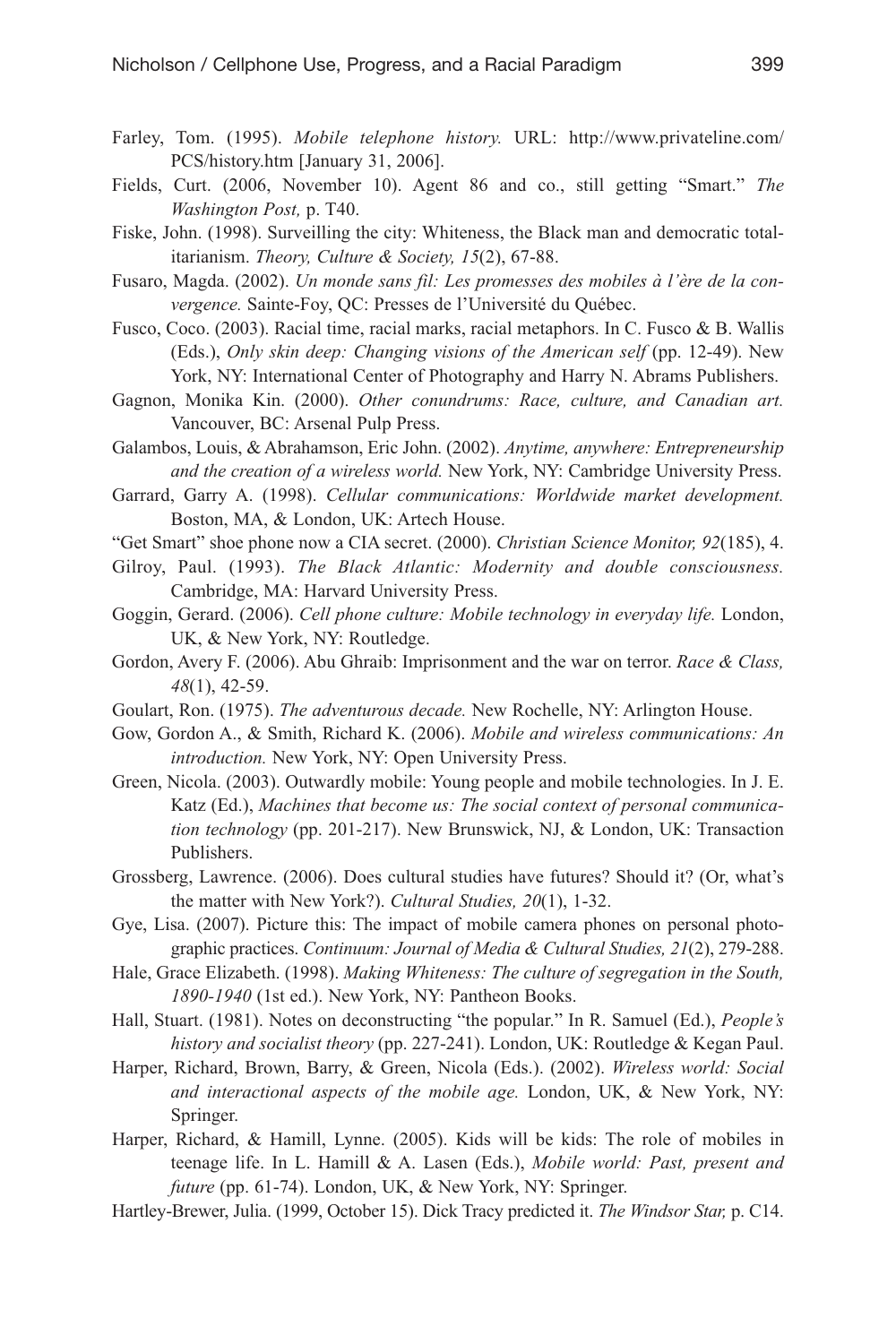- Harvey, Robert C. (1994). *The art of the funnies: An aesthetic history.* Jackson, MS: University Press of Mississippi.
- Hay, James, & Packer, Jeremy. (2004). Crossing the media(-n): Auto-mobility, the transported self and technologies of freedom. In N. Couldry & A. McCarthy (Eds.), *Mediaspace: Place, scale and culture in a media age* (pp. 209-232). London, UK, & New York, NY: Routledge.
- Hayson, Latife & Tiver, Lisa. (1997)*. Mobile madness: A guide to mobile phone etiquette.* Frenchs Forest, New South Wales: New Holland Publishers.
- Heckman, Davin. (2006). "Do you know the importance of a Skypager?" Telecommunications, African Americans, and popular culture. In A. Kavoori & N. Arceneaux (Eds.), *The cell phone reader: Essays in social transformation* (pp. 173-186). New York, NY: Peter Lang.
- Hjorth, Larissa. (2007). Snapshots of almost contact: The rise of camera phone practices and a case study in Seoul, Korea. *Continuum: Journal of Media & Cultural Studies, 21*(2), 227-238.
- Hopkins, Jim. (2001, June 26). The wireless evolution. *USA Today,* p. 6E.
- Horn, Maurice (Ed.). (1996). Dick Tracy. In *100 Years of American newspaper comics: An illustrated encyclopedia* (pp. 95-96). New York, NY: Gramercy Books.
- Horst, Heather A., & Miller, Daniel. (2006). *The cell phone: An anthropology of communication.* Oxford, UK, & New York, NY: Berg.
- Inciardi, James A. (2002). *The war on drugs III: The continuing saga of the mysteries and miseries of intoxication, addiction, crime, and public policy.* Boston, MA: Allyn & Bacon.
- International Telecommunication Union (ITU). (2007). *ICT statistics.* Geneva, Switzerland: International Telecommunication Union. URL: http://www.itu.int/ ITU-D/icteye/Indicators/Indicators.aspx [July 18, 2008].
- Ito, Mizuko, Okabe, Daisuke, & Matsuda, Misa (Eds.). (2005). *Personal, portable, pedestrian: Mobile phones in Japanese life.* Cambridge, MA, & London, UK: The MIT Press.
- Jana, Reena. (1998, March 8). Once and future stuff. *The New York Times,* p. 68.
- Jiwani, Yasmin. (2006). *Discourses of denial: Mediations of race, gender, and violence.* Vancouver, BC: UBC Press.
- Kalnz, Alana. (1995, April 25). BCE mobile plans network for Dick Tracy–like phones. *Calgary Herald,* p. D2.
- Katz, James E. (1997). Social and organizational consequences of wireless communications: A selective analysis of residential and business sectors in the United States. *Telematics and Informatics, 14*(3), 233-256.
- Katz, James E. (2005). Mobile communication and the transformation of daily life: The next phase of research on mobiles. In P. Glotz, S. Bertschi, & C. Locke (Eds.), *Thumb culture: The meaning of mobile phones for society (pp. 171-182). New* Brunswick, NJ: Transaction Publishers.
- Katz, James E. (2008). *Handbook of mobile communication studies.* Cambridge, MA: MIT Press.
- Katz, James E., & Aakhus, Mark (Eds.). (2002). *Perpetual contact: Mobile communication, private talk, public performance.* Cambridge, UK, & New York, NY: Cambridge University Press.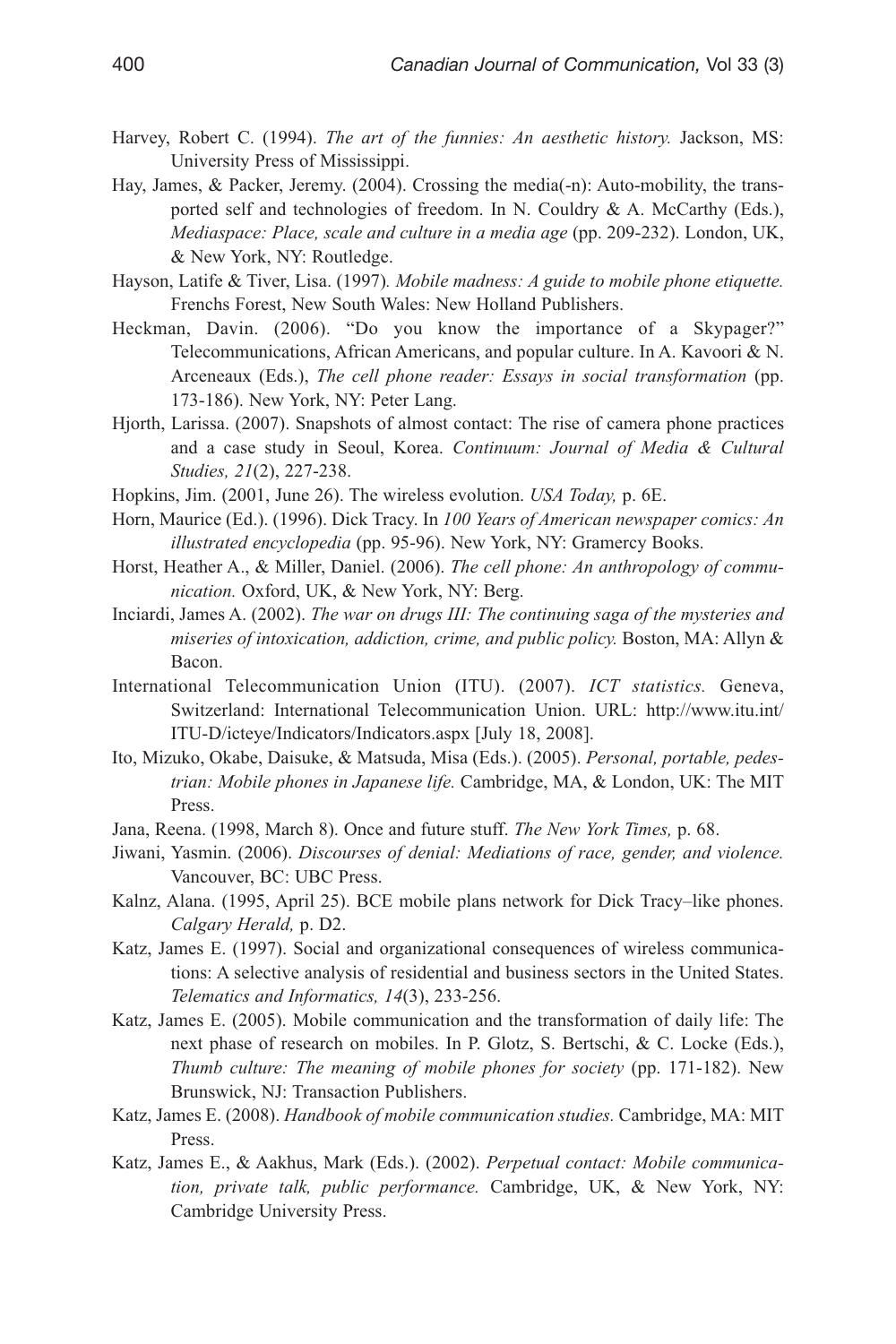- Katz, James E., & Aspden, Philip. (1999). Mobile communications: Theories, data, and potential impact. In J. E. Katz (Ed.), *Connections: Social and cultural studies of the telephone in American life* (pp. 41-73). New Brunswick, NJ, & London, UK: Transaction Publishers.
- Katz, James E., & Rice, Ronald E. (2002). The telephone as a medium of faith, hope, terror, and redemption: America, September 11. *Prometheus, 20*(3), 247-253.
- Kavoori, Anandam, & Arceneaux, Noah. (2006). Introduction. In A. Kavoori & N. Arceneaux (Eds.), *The cell phone reader: essays in social transformation* (pp. 1-6). New York, NY: Peter Lang.
- Kraus, Joe. (1997). Dick Tracy versus The Blank: Re-inscribing ethnicity in crime. *The Centennial Review, 41*(3), 537-546.
- Leonardi, Paul M. (2003). Problematizing "new media": Culturally based perceptions of cell phones, computers, and the Internet among United States Latinos. *Critical Studies in Mass Communication, 20*(2), 160-179.
- Levinson, Paul. (2004). *Cellphone: The story of the world's most mobile medium and how it has transformed everything!* New York, NY: Palgrave Macmillan.
- Ling, Rich, & Pedersen, Per E. (Eds.). (2005). *Mobile communications: Re-negotiation of the social sphere.* London, UK: Springer-Verlag.
- Litwack, Leon F. (2000). Hellhounds. In J. Allen (Ed.), *Without sanctuary: Lynching photography in America* (pp. 8-37). Santa Fe, NM: Twin Palms.
- Lycett, John E., & Dunbar, Robin I. M. (2000). Mobile phones as lekking devices among human males. *Human Nature, 11*(1), 93-104.
- Maeder, Jay. (1990). Dick Tracy. In R. Goulart (Ed.), *The encyclopedia of American comics* (pp. 96-99). New York, NY: Facts on File.
- McLean, Catherine. (2006, December 16). Who needs a Swiss army knife? *The Globe and Mail,* p. F6.
- Merriden, Trevor. (2003). *Rollercoaster: The turbulent life and times of Vodafone and Chris Gent.* Oxford, UK: Capstone Publishing Ltd.
- Mirzoeff, Nicholas. (2006). Invisible empire: Visual culture, embodied spectacle, and Abu Ghraib. *Radical History Review, 95,* 21-44.
- Murray, James B. (2001). *Wireless nation: The frenzied launch of the cellular revolution in America.* Cambridge, MA: Perseus Publishing.
- Nicholson, Judith. (2003). *From Dick Tracy to Star Trek: how fantasy and fiction made the mobile phone.* Paper presented at the National Communication Association.
- O'Sullivan, Judith. (1990). *The great American comic strip.* Boston, MA: Little, Brown and Company.
- Passell, Peter. (1984, October 15). Allocating Dick Tracy channels. *The New York Times,* p. A18.
- Plant, Sadie. (2002). *On the mobile: The effects of mobile telephones on social and individual life.* London, UK: Motorola.
- Potter, Claire Bond. (1998). *War on crime: Bandits, G-men, and the politics of mass culture.* New Brunswick, NJ, & London, UK: Rutgers University Press.
- Pounds, Michael C. (1999). *Race in space: The representation of ethnicity in Star Trek and Star Trek, The Next Generation.* Lanham, MD: Scarecrow Press.
- Powers, Richard Gid. (1983). *G-men: Hoover's F.B.I. in American culture.* Carbondale, IL: Southern Illinois University Press.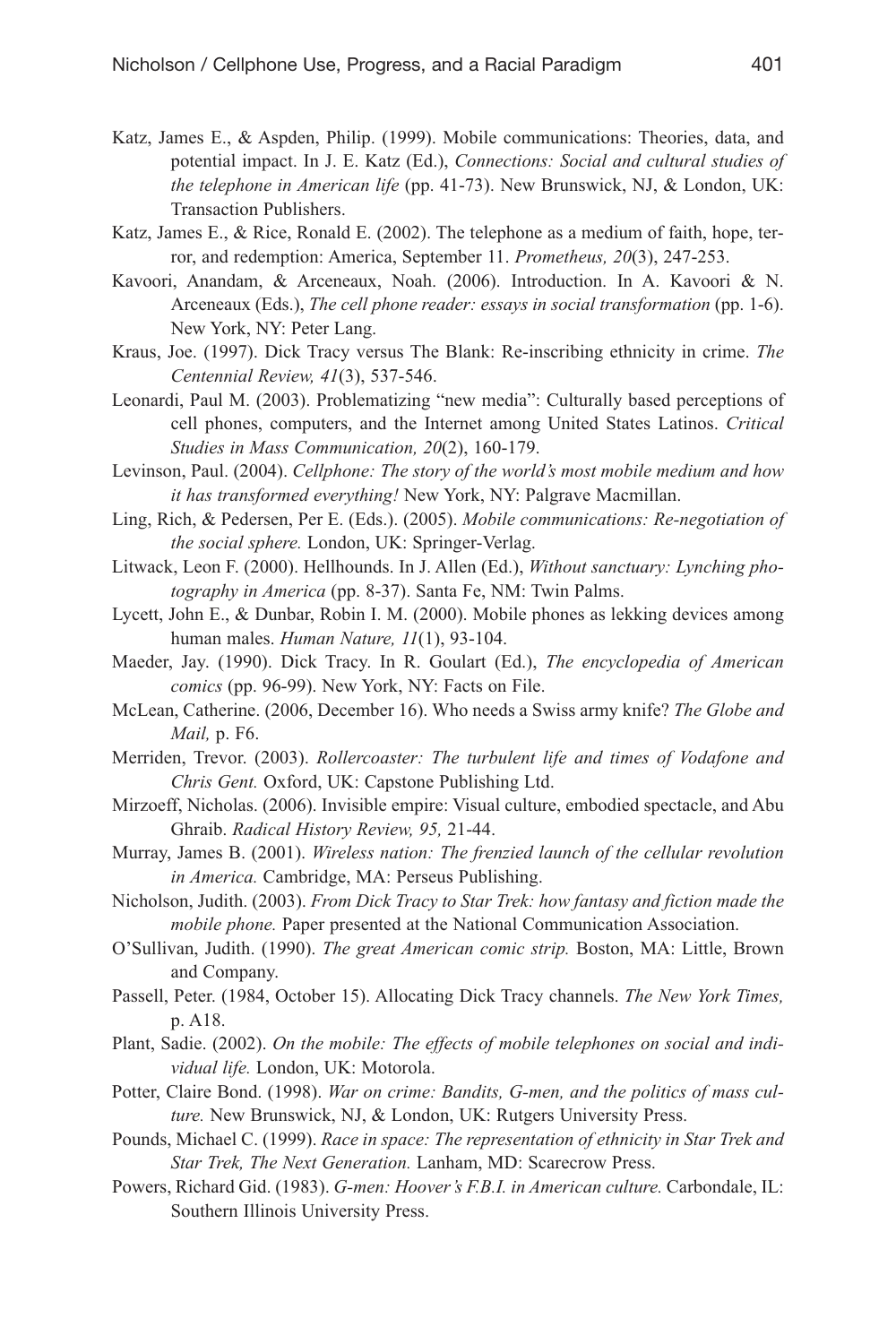- Quattlebaum, Mary. (2006, January 13). I Spy: Espionage goes Hollywood. *The Washington Post,* p. T51.
- Raiford, Leigh. (2003). The consumption of lynching images. In C. Fusco  $\&$  B. Wallis (Eds.), *Only skin deep: Changing visions of the American self* (pp. 267-273). New York, NY: International Center of Photography and Harry N. Abrams Publishers.
- Rakow, Lana F., & Navarro, Vija. (1993). Remote mothering and the parallel shift: Women meet the cellular telephone. *Critical Studies in Mass Communication, 10,* 144-157.
- Razack, Sherene H. (2004). *Dark threats and white knights: The Somalia affair, peacekeeping, and the new imperialism.* Toronto, ON: University of Toronto Press.
- Razack, Sherene H. (2005). How is White supremacy embodied? Sexualized racial violence at Abu Ghraib. *Canadian Journal of Women and the Law, 17*(2), 341-363.
- Reid, Donna J., & Reid, Fraser J. M. (2005). Textmates and text circles: Insights into the social ecology of SMS text messaging. In L. Hamill & A. Lasen (Eds.), *Mobile world: Past, present and future* (pp. 105-118). London, UK, & New York, NY: Springer.
- Rheingold, Howard. (2003). *Smart mobs: The next social revolution.* Cambridge, MA: Perseus.
- Richtel, Matt. (1999, April 8). A 2-way watch-phone Dick Tracy would love. *The New York Times,* p. G3.
- Riga, Andy. (1999, December 22). Dick Tracy meets 3G. *The Gazette* (Montréal), p. D1.
- Rippon, Anton, & Ward, Andrew. (2000). *I'm on me mobile: An irresistible collection of true mobile-phone conversations.* London, UK: Robson Books.
- Rivière, Carole. (2005). Mobile camera phones: A new form of "being together" in daily interpersonal communication. In R. Ling & P. E. Pedersen (Eds.), *Mobile communications: Re-negotiation of the social sphere* (pp. 167-185). London, UK: Springer-Verlag.
- Robbins, Kathleen A., & Turner, Martha A. (2002). United States: Popular, pragmatic and problematic. In J. E. Katz & M. Aakhus (Eds.), *Perpetual contact: Mobile communication, private talk, public performance* (pp. 80-93). Cambridge, UK, & New York, NY: Cambridge University Press.
- Roberts, Garyn G. (1993). *Dick Tracy and American culture: Morality and mythology, text and context.* Jefferson, NC: McFarland.
- Rogers beams up Shatner with video phone. (2007, April 3). *The Toronto Star,* p. C3.
- Rose, Derek. (2005, September 27). Don Adams dead. *Daily News* (New York), p. 2.
- Rosemont, Franklin. (1987). Surrealism in the comics II: Dick Tracy. In P. Buhle (Ed.), *Popular culture in America* (pp. 128-131). Minneapolis, MN: University of Minnesota Press.
- Schulz, Yogi. (2004, July 26). Sci-fi today's reality. *Calgary Herald,* p. D3.
- Sekula, Allan. (1986, Winter). The body and the archive. *October,* 39, 3-64.
- Shade, Leslie Regan. (2007). Feminizing the mobile: Gender scripting of mobiles in North America. Continuum: *Journal of Media & Cultural Studies, 21*(2), 179-189.
- Shaw, Gillian. (2001, August 31). Beyond Dick Tracy: New wireless phones have many uses. *Leader-Post,* p. C1.
- Shohat, Ella, & Stam, Robert. (2002). The imperial imaginary. In Askew, K. & R. R. Wilk (Eds.), *The anthropology of media: A reader* (pp. 117-142). New York: Routledge.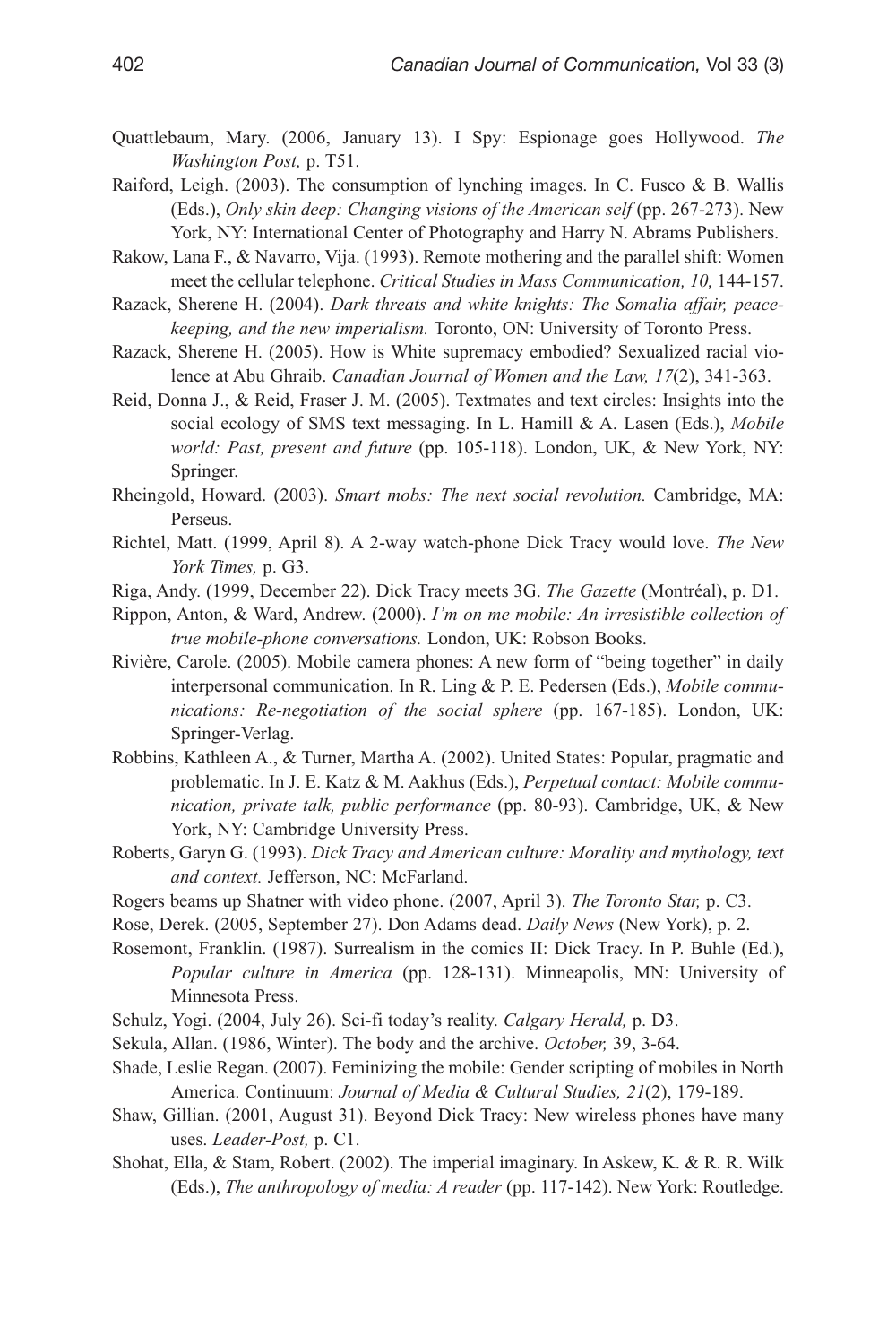- Sinclair, Kim. (1999). *Mobile mayhem: A humorous guide to the mobile generation.* Harrogate, UK: Take That Ltd.
- Slack, Jennifer Daryl. (1996). The theory and method of articulation in cultural studies. In D. Morley & K.-H. Chen (Eds.), *Stuart Hall: Critical dialogues in cultural studies* (pp. 112-127). New York, NY: Routledge.
- Smith, Gene. (1966). Would you believe Don Adams? *The Saturday Evening Post, 239*(12), 32-33.
- Smith, Shawn Michelle. (2004). *Photography on the color line: W. E. B. Du Bois, race, and visual culture.* Durham, NC: Duke University Press.
- Sontag, Susan. (2004, May 23). Regarding the torture of others. *The New York Times Magazine,* p. 25.
- Stabile, Carol. (2006). *White victims, Black villains: Gender, race, and crime news in US culture.* New York, NY, & London, UK: Routledge.
- Steinbock, Dan. (2001). *The Nokia revolution: The story of an extraordinary company that transformed an industry.* New York, NY: Amacon.
- Steinbock, Dan. (2003). *Wireless horizon: Strategy and competition in the worldwide mobile marketplace.* New York, NY: Amacon.
- Steinbock, Dan. (2005). *The mobile revolution: The making of mobile services worldwide.* London, UK, & Sterling, VA: Kogan Page.
- Steinke, Gord. (2003). *Mobsters and rumrunners of Canada: Crossing the line.* Edmonton, AB: Folklore Publishing.
- Stern, Linda. (2003, April 21). It tells time, too! *Newsweek,* p. 37.
- Storr, Robert. (2005). Villainy. In J. Carlin (Ed.), *Masters of American comics* (pp. 207- 227). New Haven, CT: Yale University Press.
- Strassel, Kimberley A., & Naik, Gautam. (1997, September 12). Calling Dick Tracy, calling Dick Tracy: Your watch works. *The Wall Street Journal,* p. B9.
- Stross, Randal. (2004, August 1). It's BlackBerry season, but maybe not for long. *The New York Times,* p. 3.
- Surtees, Lawrence. (1994). *Wire wars: The Canadian fight for competition in telecommunications.* Scarborough, ON: Prentice-Hall Canada.
- Taylor, Alex S., & Vincent, Jane. (2005). An SMS history. In L. Hamill & A. Lasen (Eds.), *Mobile world: past, present and future* (pp. 75-91). London, UK, & New York, NY: Springer.
- Tilley, Steve. (2007, April 3). Video phone has Kirk beamin'. *The Toronto Sun,* p. 2.
- Tomasulo, Frank. (1996). "I'll see it when I believe it": Rodney King and the prison-house of video. In V. Sobchack (Ed.), *The persistence of history: Cinema, television, and the modern event* (pp. 69-88). New York, NY, & London, UK: Routledge.
- Townsend, Anthony. (2000). Life in the real-time city: Mobile telephones and urban metabolism. *Journal of Urban Technology, 7*(2), 85-104.
- Urry, John. (2004). The "system" of automobility. *Theory, Culture & Society, 21*(4/5), 25-39.
- Vizard, Frank. (1996, July 22). Just over the horizon—Space-age cellular. *Business Week,* p. 96.
- Walker, Brian. (Ed.) (2004). Chester Gould. In *The comics before 1945* (pp. 226-231). New York, NY: Harry N. Abrams Inc.